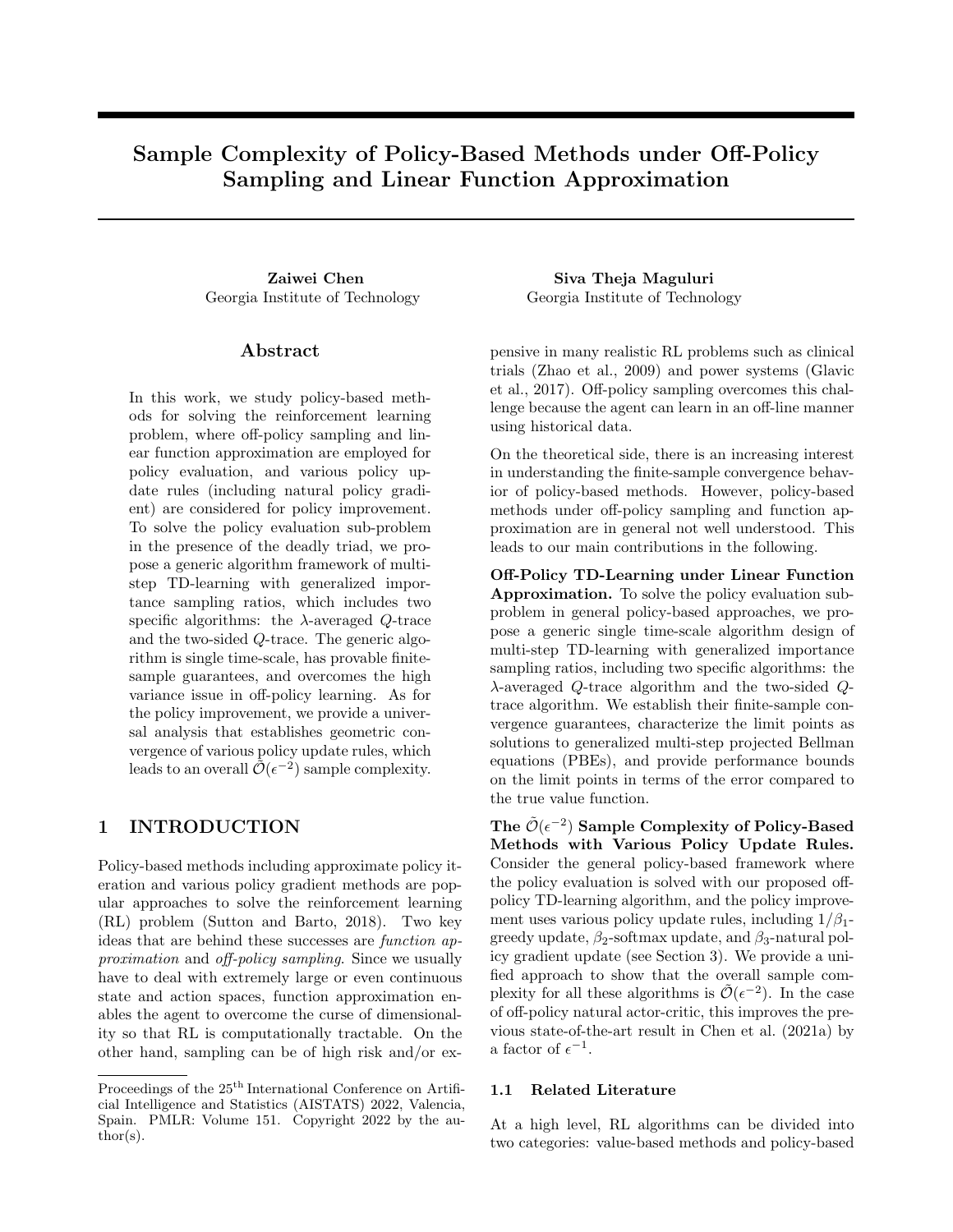methods. Policy-based methods include actor-critic [\(Konda and Tsitsiklis,](#page-9-2) [2000\)](#page-9-2), its variant natural actorcritic [\(Kakade,](#page-9-3) [2001\)](#page-9-3), and approximate policy iteration [\(Bertsekas,](#page-9-4) [2011\)](#page-9-4), and is usually consisted of policy evaluation and policy improvement.

TD-Learning. The TD-learning method is used to solve the policy evaluation sub-problem, and is usually used in policy-based methods to ultimately find an optimal policy. The asymptotic convergence of TD-learning was established in [Tsitsiklis](#page-10-2) [\(1994\)](#page-10-2); [Dayan and Sejnowski](#page-9-5) [\(1994\)](#page-9-5); [Bertsekas and Yu](#page-9-6) [\(2009\)](#page-9-6). Finite-sample analysis of variants of TD-learning algorithms using on-policy sampling was performed in [Chen et al.](#page-9-7) [\(2021b\)](#page-9-7), and using off-policy sampling was performed in [Khodadadian et al.](#page-9-8) [\(2021b\)](#page-9-8); [Chen et al.](#page-9-9) [\(2021c\)](#page-9-9). In the function approximation setting, TDlearning with linear function approximation was studied in [Tsitsiklis and Van Roy](#page-10-3) [\(1997\)](#page-10-3); [Lazaric et al.](#page-9-10) [\(2012\)](#page-9-10); [Srikant and Ying](#page-10-4) [\(2019\)](#page-10-4); [Bhandari et al.](#page-9-11) [\(2018\)](#page-9-11) when using on-policy sampling. In the off-policy linear function approximation setting, due to the presence of the deadly triad, TD-learning algorithms can diverge [\(Sutton and Barto,](#page-10-0) [2018\)](#page-10-0). Variants of TD-learning algorithms such as TDC [\(Sutton et al.,](#page-10-5) [2009\)](#page-10-5), GTD [\(Sutton et al.,](#page-10-6) [2008\)](#page-10-6), emphathic TD [\(Sutton et al.,](#page-10-7) [2016\)](#page-10-7), and *n*-step TD (with a large enough *n*) [\(Chen](#page-9-1) [et al.,](#page-9-1) [2021a\)](#page-9-1) were used to resolve the divergence issue, and the finite-sample bounds were studied in [Ma et al.](#page-10-8) [\(2020\)](#page-10-8); [Wang et al.](#page-10-9) [\(2021\)](#page-10-9); [Chen et al.](#page-9-1) [\(2021a\)](#page-9-1). Note that TDC, GTD, and emphathic TD are two timescale algorithms, while  $n$ -step TD is single time-scale, it suffers from a high variance due to the cumulative product of the importance sampling ratios. See Appendix [D](#page-19-0) of this work for a detailed discussion.

(Natural) Actor-Critic. The asymptotic convergence of on-policy actor-critic was established in [Williams and Baird](#page-10-10) [\(1990\)](#page-10-10); [Borkar](#page-9-12) [\(2009\)](#page-9-12); [Borkar and](#page-9-13) [Konda](#page-9-13) [\(1997\)](#page-9-13) when using a tabular representation, and in [Konda and Tsitsiklis](#page-9-2) [\(2000\)](#page-9-2); [Bhatnagar et al.](#page-9-14) [\(2009\)](#page-9-14) when using function approximation. In recent years, there has been an increasing interest in understanding the finite-sample behavior of (natural) actor-critic algorithms. Here is a non-exhaustive list: [Lan](#page-9-15) [\(2021\)](#page-9-15); [Khodadadian et al.](#page-9-8) [\(2021b\)](#page-9-8); [Zhang et al.](#page-10-11) [\(2019\)](#page-10-11); [Qiu et al.](#page-10-12) [\(2019\)](#page-10-12); [Kumar et al.](#page-9-16) [\(2019\)](#page-9-16); [Liu](#page-10-13) [et al.](#page-10-13) [\(2019\)](#page-10-13); [Wang et al.](#page-10-14) [\(2019\)](#page-10-14); [Liu et al.](#page-10-15) [\(2020\)](#page-10-15); [Wu et al.](#page-10-16) [\(2020\)](#page-10-16); [Cayci et al.](#page-9-17) [\(2021\)](#page-9-17). The state-ofthe-art sample complexity of on-policy natural actorcritic is  $\tilde{\mathcal{O}}(\epsilon^{-2})$  [\(Lan,](#page-9-15) [2021\)](#page-9-15). However, only tabular RL was considered in [Lan](#page-9-15) [\(2021\)](#page-9-15). In the off-policy setting, finite-sample analysis of natural actor-critic was studied in [Khodadadian et al.](#page-9-18) [\(2021a\)](#page-9-18) in the tabular setting, and in [Chen et al.](#page-9-1) [\(2021a\)](#page-9-1) in the linear function approximation, and the sample complexity in

both cases is  $\tilde{\mathcal{O}}(\epsilon^{-3})$ .

### 1.2 Background on Reinforcement Learning

Consider modeling the RL problem as a finite Markov *decision process* (MDP)  $\mathcal{M} = (\mathcal{S}, \mathcal{A}, \mathcal{P}, \mathcal{R}, \gamma)$ , where S is the state-space, A is the action-space,  $P =$  ${P_a \in \mathbb{R}^{\vert \mathcal{S} \vert \times \vert \mathcal{S} \vert} \vert a \in \mathcal{A}}$  is the set of unknown action-dependent transition probability matrices,  $\mathcal{R}$ :  $S \times A \rightarrow \mathbb{R}$  is the unknown reward function, and  $\gamma \in (0,1)$  is the discount factor. We assume without loss of generality that  $\max_{s,a} |\mathcal{R}(s,a)| \leq 1$ . The goal is to find an optimal policy  $\pi^*$  of selecting actions so that the long term reward is maximized. Formally, define the state-action value function associated with a policy  $\pi$  at state-action pair  $(s, a)$  by  $Q^{\pi}(s, a) \, = \, \mathbb{E}_{\pi}[\sum_{k=0}^{\infty} \gamma^k \mathcal{R}(S_k, A_k) \, \mid \, S_0 \, = \, s, A_0 \, = \, a],$ where we use the notation  $\mathbb{E}_{\pi}[\cdot]$  to indicate that the actions are chosen according to the policy  $\pi$ . Then the goal is to find an optimal policy  $\pi^*$  such that  $Q^* := Q^{\pi^*}$  is maximized uniformly for all  $(s, a)$ . A popular approach to solve the RL problem is to use the policy-based methods. In every iteration of general policy-based algorithms, the agent first performs a policy evaluation step to estimate the value function of the current policy iterate, which is then followed by a policy improvement step to update the policy.

# <span id="page-1-0"></span>2 OFF-POLICY TD-LEARNING WITH LINEAR FUNCTION APPROXIMATION

This section is dedicated to solving the policy evaluation sub-problem within general policy-based methods. Policy evaluation refers to estimating the Qfunction  $Q^{\pi}$  of a given target policy  $\pi$ , and is usually solved with the TD-learning algorithm. Depending on whether the policy  $\pi_b$  used to collect samples (called the behavior policy) is equal to the target policy  $\pi$  or not, there are on-policy TD-learning (i.e.,  $\pi_b = \pi$ ) and off-policy TD-learning (i.e.,  $\pi_b \neq \pi$ ).

TD-learning becomes computationally intractable when the size of the state-action space is large. This motivates the use of function approximation. In linear function approximation, we choose a set of basis vectors  $\phi_i \in \mathbb{R}^{|\mathcal{S}||\mathcal{A}|}, 1 \leq i \leq d$ . Let  $\Phi \in \mathbb{R}^{|\mathcal{S}||\mathcal{A}|\times d}$ be a matrix defined by  $\Phi = [\phi_1, \cdots, \phi_d]$ . Then, the goal is to find from the linear sub-space  $\mathcal{Q} = \{ \hat{Q}_w =$  $\Phi w \mid w \in \mathbb{R}^d$  the "best" approximation of the Qfunction  $Q^{\pi}$ , where  $w \in \mathbb{R}^d$  is the weight vector. Let  $\phi(s, a) = [\phi_1(s, a), \phi_2(s, a), \cdots, \phi_d(s, a)]^\top \in \mathbb{R}^d$  be the feature vector associated with the pair  $(s, a)$ .

When TD-learning is used along with off-policy sampling and linear function approximation, the deadly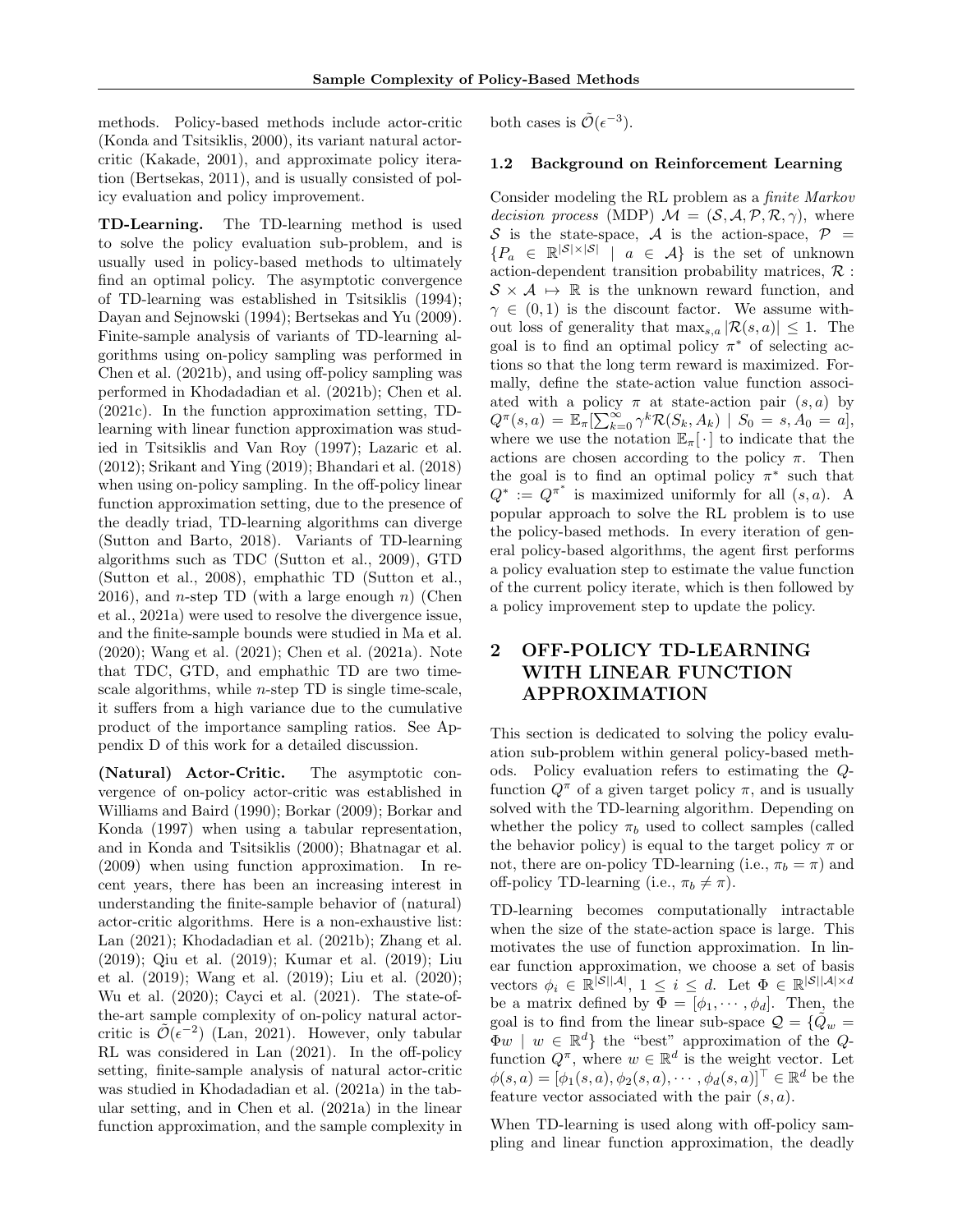Algorithm 1 A Generic Multi-Step Off-Policy TD-Learning with Linear Function Approximation

<span id="page-2-0"></span>

| 1: Input: Integer K, bootstrapping parameter n, stepsize sequence $\{\alpha_k\}$ , initialization $w_0$ , target policy $\pi$ ,                               |
|---------------------------------------------------------------------------------------------------------------------------------------------------------------|
| behavior policy $\pi_b$ , generalized importance sampling ratios $c, \rho : \mathcal{S} \times \mathcal{A} \mapsto \mathbb{R}_+$ , and a single trajectory of |
| samples $\{(S_k, A_k)\}_{0 \leq k \leq K+n-1}$ generated by the behavior policy $\pi_b$ .                                                                     |
| 2: for $k = 0, 1, \cdots, K - 1$ do                                                                                                                           |

3: 
$$
\Delta_i(w_k) = \mathcal{R}(S_i, A_i) + \gamma \rho(S_{i+1}, A_{i+1}) \phi(S_{i+1}, A_{i+1})^\top w_k - \phi(S_i, A_i)^\top w_k, i \in \{k, k+1, \dots, k+n-1\}
$$

- 4:  $w_{k+1} = w_k + \alpha_k \phi(S_k, A_k) \sum_{i=k}^{k+n-1} \gamma^{i-k} \prod_{j=k+1}^{i} c(S_j, A_j) \Delta_i(w_k)$
- 5: end for
- 6: Output:  $w_K$

triad is formed and the algorithm can be unstable. We next propose a generic framework of TD-learning algorithms (including two specific algorithms: the  $\lambda$ averaged Q-trace and the two-sided Q-trace), which provably converge in the presence of the deadly triad, and do not suffer from the high variance issue in offpolicy learning. Throughout this paper, we impose the following assumption on the basis vectors. Such assumption is indeed without loss of generality.

<span id="page-2-3"></span>Assumption 2.1. The matrix  $\Phi$  has full columnrank, and satisfies  $||\Phi||_{\infty} \leq 1$ .

#### 2.1 Algorithm Design

We present in Algorithm [1](#page-2-0) a generic TD-learning algorithm using off-policy sampling and linear function approximation. In Algorithm [1,](#page-2-0) the choice of the generalized importance sampling ratios  $c(\cdot, \cdot)$  and  $\rho(\cdot, \cdot)$  is of vital importance. We next present two specific choices, resulting in two novel algorithms called  $\lambda$ -averaged  $Q$ trace and two-sided Q-trace.

The  $\lambda$ -Averaged Q-Trace Algorithm. Let  $\lambda \in$  $\mathbb{R}^{|S|}$  be a vector-valued tunable parameter satisfying  $\lambda \in [0, 1]$ . Then the generalized importance sampling ratios are chosen as  $c(s, a) = \rho(s, a) = \lambda(s) \frac{\pi(a|s)}{\pi_b(a|s)} + 1 \lambda(s)$  for all  $(s, a)$ . Observe that when  $\lambda = 1$ , we have  $c(s, a) = \rho(s, a) = \frac{\pi(a|s)}{\pi_b(a|s)}$ , and Algorithm [1](#page-2-0) reduces to the convergent multi-step off-policy TD-learning algorithm presented in [Chen et al.](#page-9-1) [\(2021a\)](#page-9-1), which however suffers from an exponential large variance due to the cumulative product of the importance sampling ratios. See Appendix [D](#page-19-0) for more details. On the other hand, when  $\lambda = 0$ , we have  $c(s, a) = \rho(s, a) = 1$ , and hence the product of the generalized importance sampling ratios is deterministically equal to one, resulting in no variance at all. However, in this case, we are essentially performing policy evaluation of the behavior policy  $\pi_b$ instead of the target policy  $\pi$ , hence there will be a bias in the limit of Algorithm [1.](#page-2-0) More generally, when  $\lambda \in (0, 1)$ , there is a trade-off between the variance and the bias in the limit point. Such trade-off will be studied quantitatively in Section [2.3.](#page-4-0)

The Two-Sided Q-Trace Algorithm. To intro-

duce the algorithm, we first define the two-sided truncation function. Given upper and lower truncation levels  $a, b \in \mathbb{R}$ , define  $g_{a,b} : \mathbb{R} \mapsto \mathbb{R}$  by  $g_{a,b}(x) = a$ when  $x < a$ ,  $g_{a,b}(x) = x$  when  $a \leq x \leq b$ , and  $g_{a,b}(x) = b$  when  $x > b$ . Let  $\ell, u \in \mathbb{R}^{|S|}$  be two vector-valued tunable parameters satisfying  $0 \leq \ell \leq$  $1 \leq u$ . Then, for the two-sided Q-trace algorithm, the generalized importance sampling ratios are chosen as  $c(s, a) = \rho(s, a) = g_{\ell(s), u(s)}(\pi(a|s)/\pi_b(a|s))$  for all  $(s, a)$ . The idea of truncating the importance sampling ratios from above was already employed in existing algorithms such as  $Retrace(\lambda)$  [\(Munos et al.,](#page-10-17) [2016\)](#page-10-17), Vtrace [\(Espeholt et al.,](#page-9-19) [2018\)](#page-9-19), and Q-trace [\(Khodada](#page-9-8)[dian et al.,](#page-9-8) [2021b\)](#page-9-8), and is used to control the high variance in off-policy learning. However, none of them were shown to converge in the function approximation setting. Introducing the lower truncation level is crucial to ensure the convergence of the two-sided Q-trace algorithm in the presence of the deadly triad. This will be illustrated in detail in Section [2.3.](#page-4-0)

#### 2.2 The Generalized PBE

We next theoretically analyze Algorithm [1.](#page-2-0) Specifically, in this section, we formulate Algorithm [1](#page-2-0) as a stochastic approximation algorithm for solving a generalized PBE and study its properties. We begin by stating our assumption.

<span id="page-2-1"></span>**Assumption 2.2.** The behavior policy  $\pi_b$  satisfies  $\pi_b(a|s) > 0$  for all  $(s, a)$ , and induces an irreducible and aperiodic Markov chain  $\{S_k\}.$ 

Assumption [2.2](#page-2-1) implies that the Markov chain  $\{S_k\}$ induced by  $\pi_b$  has a unique stationary distribution  $\mu \in$  $\Delta^{|\mathcal{S}|}$ . Moreover, there exist  $C \geq 1$  and  $\sigma \in (0,1)$  such that  $\max_{s \in \mathcal{S}} \| P_{\pi_b}^k(s, \cdot) - \mu(\cdot) \|_{\text{TV}} \leq C \sigma^k$  for all  $k \geq 0$ , where  $P_{\pi_b}$  is the transition probability matrix of the Markov chain  $\{S_k\}$  under  $\pi_b$  [\(Levin and Peres,](#page-10-18) [2017\)](#page-10-18).

For simplicity, denote  $c_{i,j} = \prod_{k=i}^{j} c(S_k, A_k)$ . The target equation Algorithm [1](#page-2-0) aims at solving is:

<span id="page-2-2"></span>
$$
\mathbb{E}_{S_0 \sim \mu} \left[ \phi(S_0, A_0) \sum_{i=0}^{n-1} \gamma^i c_{1,i} \Delta_i(w) \right] = 0, \qquad (1)
$$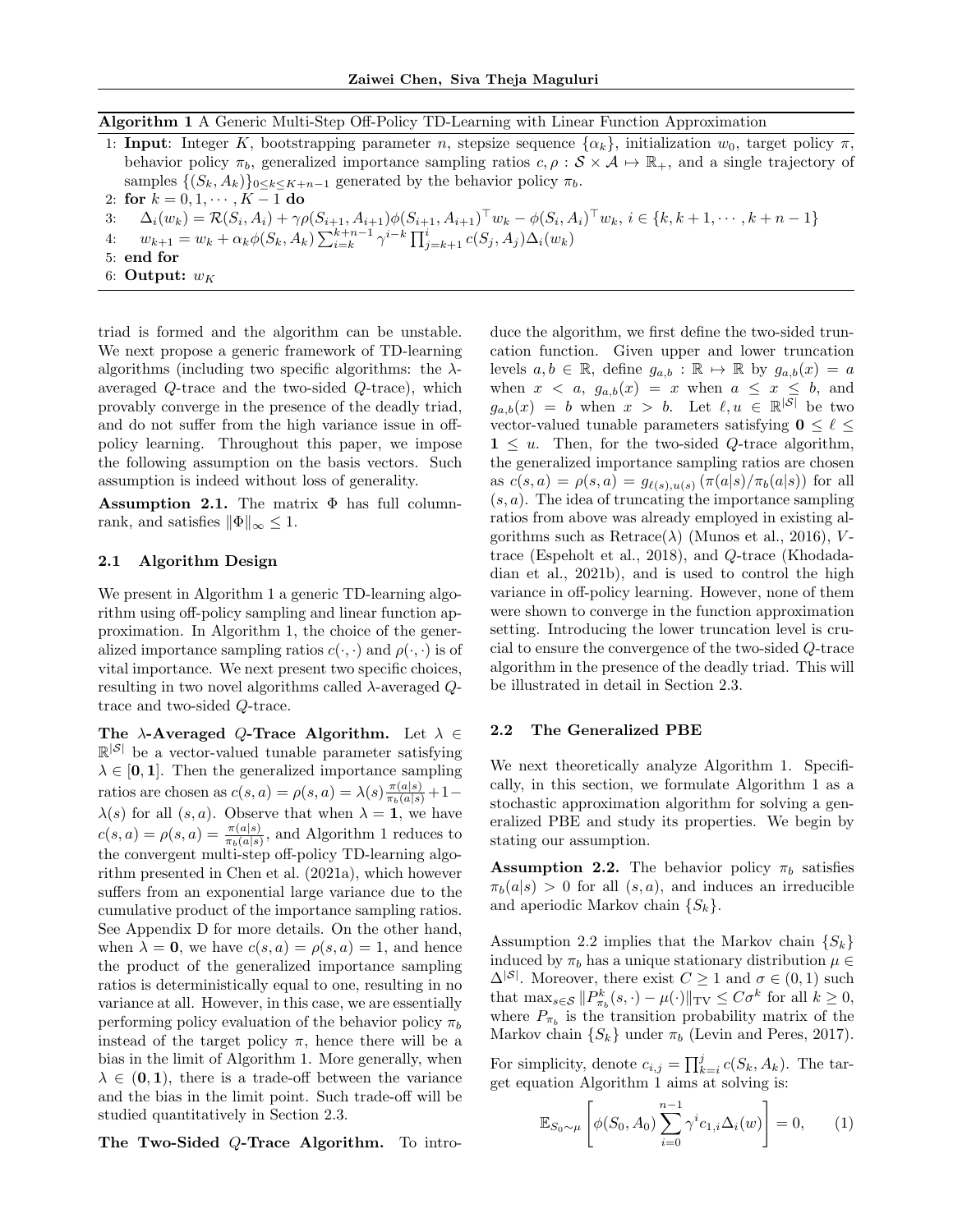where  $A_i \sim \pi_b(\cdot|S_i)$  and  $S_{i+1} \sim P_{A_i}(S_i,\cdot)$ . The following lemma formulates Eq. [\(1\)](#page-2-2) in the form of a generalized PBE. To present the lemma, we first introduce some notation. Let  $\mathcal{K}_{SA} \in$  $\mathbb{R}^{\mathcal{S} \mid \mathcal{A} \mid \times \mathcal{S} \mid \mathcal{A} \mid}$  be a diagonal matrix with diagonal entries  $\{\mu(s)\pi_b(a|s)\}_{(s,a)\in\mathcal{S}\times\mathcal{A}}$ , and let  $\mathcal{K}_{SA,min}$  be the minimal diagonal entry. Let  $\|\cdot\|_{\mathcal{K}_{SA}}$  be the weighted  $\ell_2$ -norm with weights  $\{\mu(s)\pi_b(a|s)\}_{(s,a)\in\mathcal{S}\times\mathcal{A}}$ , and denote  $\text{Proj}_{\mathcal{Q}}$  as the projection operator onto the linear sub-space  $\mathcal{Q}$  with respect to  $\|\cdot\|_{\mathcal{K}_{SA}}$ . Let  $\mathcal{T}_c, \mathcal{H}_\rho$  :  $\mathbb{R}^{\mathcal{|S||A|}} \mapsto \mathbb{R}^{\mathcal{|S||A|}}$  be two operators defined by  $[\mathcal{T}_c(Q)](s, a) = \sum_{i=0}^{n-1} \mathbb{E}_{\pi_b}[\gamma^i c_{1,i} Q(S_i, A_i)]$  $S_0 = s, A_0 = a$  and  $[\mathcal{H}_\rho(Q)](s, a) = \mathcal{R}(s, a) +$  $\gamma \mathbb{E}_{\pi_b}[\rho(S_{k+1},A_{k+1})Q(S_{k+1},A_{k+1}) \mid S_k \, = \, s, A_k \, = \, a]$ for any  $Q \in \mathbb{R}^{|\mathcal{S}||\mathcal{A}|}$  and state-action pair  $(s, a)$ .

<span id="page-3-3"></span>**Lemma 2.1.** Eq.  $(1)$  is equivalent to:

$$
\Phi w = Proj_{\mathcal{Q}} \mathcal{B}_{c,\rho}(\Phi w),\tag{2}
$$

where  $\mathcal{B}_{c,\rho}(\cdot)$  is the generalized Bellman operator defined by  $\mathcal{B}_{c,\rho}(Q) = \mathcal{T}_c(\mathcal{H}_\rho(Q) - Q) + Q$ .

The generalized Bellman operator  $\mathcal{B}_{c,\rho}(\cdot)$  was previously introduced in [Chen et al.](#page-9-9) [\(2021c\)](#page-9-9) to study offpolicy TD-learning algorithms in the tabular setting (i.e.,  $\Phi = I_{SA}$ ), where the contraction property of  $\mathcal{B}_{c,\rho}(\cdot)$  was shown. However,  $\mathcal{B}_{c,\rho}(\cdot)$  alone being a contraction is not enough to guarantee the convergence of Algorithm [1](#page-2-0) because of function approximation, which introduces an additional projection operator  $Proj_{\mathcal{O}}$ . What we truly need is that (1) the composed operator  $\text{Proj}_{\mathcal{Q}} \mathcal{B}_{c,\rho}(\cdot)$  is a contraction mapping, and (2) the solution  $w_{c,\rho}^{\pi}$  of Eq. [\(2\)](#page-3-0) is such that  $\Phi w_{c,\rho}^{\pi}$  is an approximation of the Q-function  $Q^{\pi}$ . We next provide sufficient conditions on the choices of the generalized importance sampling ratios  $c(\cdot, \cdot)$  and  $\rho(\cdot, \cdot)$ , and the bootstrapping parameter  $n$  so that the above two requirements are satisfied.

Let  $D_c, D_\rho \in \mathbb{R}^{|\mathcal{S}||\mathcal{A}|\times |\mathcal{S}||\mathcal{A}|}$  be two diagonal matrices such that  $D_c((s, a), (s, a)) = \sum_{a' \in A} \pi_b(a'|s)c(s, a')$ and  $D_{\rho}((s, a), (s, a)) = \sum_{a' \in A} \pi_b(a'|s) \rho(s, a')$  for all  $(s, a)$ . Let  $D_{c,\text{max}}$  and  $D_{\rho,\text{max}}$   $(D_{c,\text{min}}$  and  $D_{\rho,\text{min}}$  be the maximam (minimum) diagonal entries of the matrices  $D_c$  and  $D_\rho$  respectively.

<span id="page-3-1"></span>Condition 2.1. The generalized importance sampling ratios  $c(\cdot, \cdot), \rho(\cdot, \cdot)$  satisfy  $(1)$   $c(s, a) \leq \rho(s, a), \forall (s, a),$ (2)  $D_{\rho, \max} < 1/\gamma$ , and (3)  $\frac{\gamma(D_{\rho, \max} - D_{c, \min})}{(1 - \gamma D_{c, \min}) \sqrt{\mathcal{K}} S A, \min} < 1$ .

Condition [2.1](#page-3-1) (1) and (2) were previously introduced in [Chen et al.](#page-9-9) [\(2021c\)](#page-9-9), and were used to show the contraction property of the operator  $\mathcal{B}_{c,\rho}(\cdot)$ . In particular, it was shown that the generalized Bellman operator  $\mathcal{B}_{c,\rho}(\cdot)$  is a contraction mapping with respect to  $\|\cdot\|_{\infty}$ , with contraction factor  $\tilde{\gamma}(n) = 1$  $f_n(\gamma D_{c,\min})(1 - \gamma D_{\rho,\max}),$  where  $f_n : \mathbb{R} \to \mathbb{R}$  is defined by  $f_n(x) = \sum_{i=0}^{n-1} x^i$  for any x. It is clear that

 $\tilde{\gamma}(n) \in (0, 1)$ , and is a decreasing function of n.

As illustrated earlier,  $\mathcal{B}_{c,\rho}(\cdot)$  being a contraction mapping is not sufficient to guarantee the stability of Algorithm [1.](#page-2-0) We require the composed operator  $\text{Proj}_{\mathcal{O}}\mathcal{B}_{c,\rho}(\cdot)$  to be contraction mapping with appropriate choice of n. This is guaranteed by Condition [2.1](#page-3-1) (3). To see this, first note that we have the following lemma, which is obtained by using the contraction property of  $\mathcal{B}_{c,\rho}(\cdot)$  and the "equivalence" between norms in finite-dimensional spaces.

<span id="page-3-2"></span>Lemma 2.2. Under Condition [2.1,](#page-3-1) it holds for any  $Q_1, Q_2 \in \mathbb{R}^{|S||\mathcal{A}|}$  that  $||Proj_{\mathcal{Q}}\mathcal{B}_{c,\rho}(Q_1) Proj_{\mathcal{Q}}\mathcal{B}_{c,\rho}(Q_2)||_{\mathcal{K}_{SA}} \leq \frac{\tilde{\gamma}(n)}{\sqrt{\tilde{K}_{\tilde{\gamma}+1}}}$  $\frac{\gamma(n)}{\mathcal{K}_{SA,\min}}\|Q_1-Q_2\|_{\mathcal{K}_{SA}}.$ 

<span id="page-3-0"></span>In view of Lemma [2.2,](#page-3-2) the composed operator Proj<sub> $\mathcal{O}B_{c,\rho}(\cdot)$ </sub> is a contraction mapping as long as  $\lim_{n\to\infty} \tilde{\gamma}(n)/\sqrt{\mathcal{K}_{SA,\min}} < 1$ , which after straightforward algebra is equivalent to Condition [2.1](#page-3-1) (3).

To satisfy Condition [2.1](#page-3-1) (3), intuitively we should make  $D_{\rho,\text{max}}$  and  $D_{c,\text{min}}$  arbitrarily close to each other. It is not clear if this is possible for existing off-policy TD-learning algorithms such as  $Retrace(\lambda)$  [\(Munos](#page-10-17) [et al.,](#page-10-17) [2016\)](#page-9-20),  $Q^{\pi}(\lambda)$  [\(Harutyunyan et al.,](#page-9-20) 2016), Vtrace [\(Espeholt et al.,](#page-9-19) [2018\)](#page-9-19), and Q-trace [\(Khodada](#page-9-18)[dian et al.,](#page-9-18) [2021a\)](#page-9-18). That is the reason why none of them were shown to converge in the function approximation setting. In contrast, consider the  $\lambda$ -averaged Q-trace algorithm. Both  $D_c$  and  $D_\rho$  are identity matrices (which implies  $D_{\rho,\text{max}} = D_{c,\text{min}} = 1$ ), hence Condition [2.1](#page-3-1) (3) is always satisfied. Similarly, in the two-sided Q-trace algorithm, for any choice of the upper truncation level  $u > 1$ , we can always choose the lower truncation level  $0 \leq \ell \leq 1$  appropriately to satisfy Condition [2.1](#page-3-1) (3). Specifically, for any  $s \in \mathcal{S}$  and  $u(s) \geq 1$ , choosing  $\ell(s) \leq 1$  such that  $\sum_{a \in A} \pi_b(a|s) g_{\ell(s),u(s)}(\pi(a|s)/\pi_b(a|s)) = 1$  sat-isfies Condition [2.1](#page-3-1)  $(3)$ . Therefore, compared to Vtrace, Retrace( $\lambda$ ), and Q-trace, where the importance sampling ratios were only truncated above, the primary reason for introducing the lower truncation level is to satisfy Condition [2.1](#page-3-1) (3), thereby ensuring convergence of the resulting two-sided Q-trace algorithm.

In the next lemma, we show that under Condition [2.1,](#page-3-1) with properly chosen  $n$ , the composed operator  $\text{Proj}_{\mathcal{Q}}\mathcal{B}_{c,\rho}(\cdot)$  is a contraction mapping, which ensures that Eq. [\(2\)](#page-3-0) has a unique solution, denoted by  $w_{c,\rho}^{\pi}$ . Moreover, we provide performance guarantees on the solution  $w_{c,\rho}^{\pi}$  in terms of an upper bound on the difference between  $Q^{\pi}$  and  $\Phi w_{c,\rho}^{\pi}$ . Let  $Q_{c,\rho}^{\pi}$  be the solution of generalized Bellman equation  $Q = \mathcal{B}_{c,\rho}(Q)$ , which is guaranteed to exist and is unique since  $\mathcal{B}_{c,\rho}(\cdot)$  itself is a contraction mapping under Condition [2.1](#page-3-1) (1) and (2) [\(Chen et al.,](#page-9-9) [2021c\)](#page-9-9).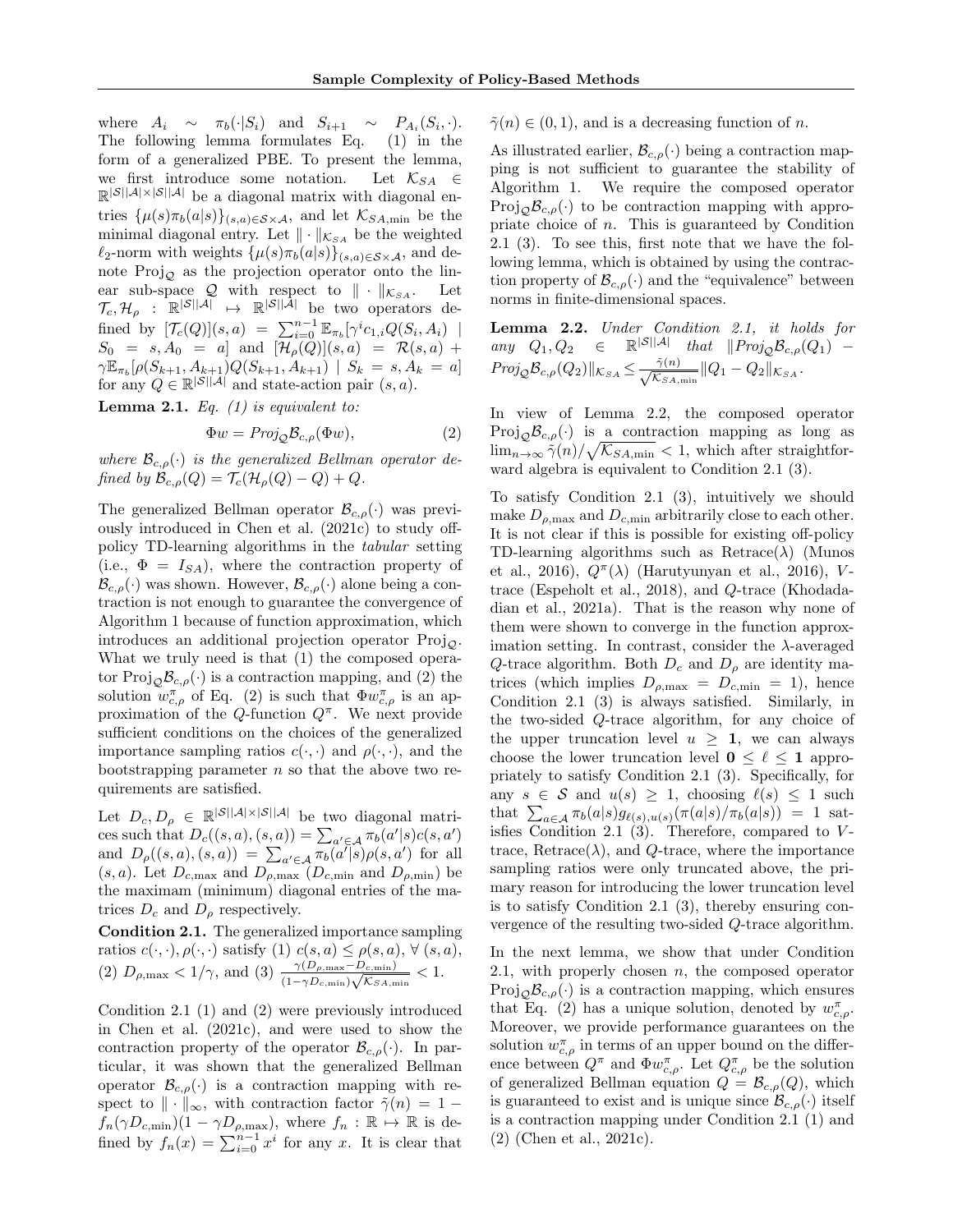<span id="page-4-6"></span>Lemma 2.3. Under Condition [2.1,](#page-3-1) suppose that the parameter n is chosen such that  $\gamma_c :=$  $\tilde{\gamma}(n)/\sqrt{\mathcal{K}_{SA,\min}}$  < 1. Then the composed operator  $Proj_{\mathcal{O}}\mathcal{B}_{c,\rho}(\cdot)$  is a  $\gamma_c$ -contraction mapping with respect to  $\|\cdot\|_{\mathcal{K}_{SA}}$ . In this case, the unique solution  $w_{c,\rho}^{\pi}$  of the generalized PBE (cf. Eq.  $(2)$ ) satisfies

$$
||Q^{\pi} - \Phi w_{c,\rho}^{\pi}||_{\mathcal{K}_{SA}} \le \frac{1}{\sqrt{1 - \gamma_c^2}} ||Q_{c,\rho}^{\pi} - \text{Proj}_{\mathcal{Q}} Q_{c,\rho}^{\pi}||_{\mathcal{K}_{SA}} + \frac{\gamma \max_{s \in \mathcal{S}} \sum_{a \in \mathcal{A}} |\pi(a|s) - \pi_b(a|s)\rho(s,a)|}{(1 - \gamma)(1 - \gamma D_{\rho,\text{max}})}.
$$
 (3)

The first term on the RHS of Eq. [\(3\)](#page-4-1) captures the error due to function approximation, which is in the same spirit to Theorem 1 (4) of the seminal paper [Tsitsiklis](#page-10-3) [and Van Roy](#page-10-3) [\(1997\)](#page-10-3), and vanishes in the tabular setting. The second term on the RHS of Eq. [\(3\)](#page-4-1) arises because of the use of generalized importance sampling ratios, which is introduced to overcome the high variance in off-policy learning. Note that the second term vanishes when  $\rho(s, a) = \pi(a|s)/\pi_b(a|s)$  for all  $(s, a)$ , which corresponds to choosing  $\lambda = 1$  in  $\lambda$ -averaged Q-trace and choosing  $\ell(s) \leq \min_{s,a} \pi(a|s)/\pi_b(a|s)$  and  $u(s) \geq \max_{s,a} \pi(a|s)/\pi_b(a|s)$  for all s in two-sided Qtrace. However, in these cases, the cumulative product of importance sampling ratios leads to a high variance in Algorithm [1.](#page-2-0) The trade-off between the variance and the bias in  $w_{c,\rho}^{\pi}$  (i.e., second term on the RHS of Eq. [\(3\)](#page-4-1)) will be elaborated in detail in the next subsection.

#### <span id="page-4-0"></span>2.3 Finite-Sample Analysis

With the contraction property of the generalized PBE established, the almost sure convergence of Algorithm [1](#page-2-0) under mild conditions directly follows from standard stochastic approximation results in the literature [\(Bertsekas and Tsitsiklis,](#page-9-21) [1996;](#page-9-21) [Borkar,](#page-9-12) [2009\)](#page-9-12). In this section, we take a step further and perform finitesample analysis of Algorithm [1.](#page-2-0) For ease of exposition, we here only present the finite-sample bounds of  $\lambda$ averaged Q-trace and two-sided Q-trace, where  $c(\cdot, \cdot)$ and  $\rho(\cdot, \cdot)$  are explicitly specified.

For any  $\delta > 0$ , let  $t_{\delta} = \min\{k \ge 0 : \max_{s \in \mathcal{S}} ||P^k(s, \cdot) \mu(\cdot)\|_{TV} \leq \delta$  be the mixing time of the Markov chain  $\{S_k\}$  under  $\pi_b$  with precision  $\delta$ . Note that Assumption [2.2](#page-2-1) implies that  $t_{\delta} = \mathcal{O}(\log(1/\delta))$ . Let  $\lambda_{\min}$  be the mininum eigenvalue of the positive definite matrix  $\Phi^{\top} \mathcal{K}_{SA} \Phi$ . Let  $L = 1 + (\gamma \rho_{\text{max}})^n$ , where  $\rho_{\text{max}} = \max_{s,a} \rho(s,a).$ 

We next present finite-sample guarantees of the  $\lambda$ averaged Q-trace algorithm when using constant stepsize (i.e.,  $\alpha_k \equiv \alpha$ ). The results for using diminishing stepsizes are trivial extensions [\(Chen et al.,](#page-9-22) [2019\)](#page-9-22).

<span id="page-4-5"></span>**Theorem 2.1.** Consider  $\{w_k\}$  of the  $\lambda$ -averaged  $Q$ -

trace Algorithm. Suppose that (1) Assumptions [2.1](#page-2-3) and [2.2](#page-2-1) are satisfied, (2)  $\lambda \in [0,1]$ , (3) the parameter n is chosen such that  $\gamma_c := \gamma^n/\sqrt{\mathcal{K}_{SA,\min}} < 1$ , and (4) the stepsize  $\alpha$  is chosen such that  $\alpha(t_{\alpha}+n+1) \leq$  $\frac{(1-\gamma_c)\lambda_{\min}}{130L^2}$ . Then, we have for all  $k \ge t_\alpha + n + 1$  that

<span id="page-4-2"></span>
$$
\mathbb{E}[\|w_k - w_{c,\rho}^{\pi}\|_2^2] \le c_1 (1 - (1 - \gamma_c)\lambda_{\min}\alpha)^{k - (t_{\alpha} + n + 1)} + c_2 \frac{\alpha L^2 (t_{\alpha} + n + 1)}{(1 - \gamma_c)\lambda_{\min}},
$$
(4)

<span id="page-4-1"></span>where  $c_1 = (||w_0||_2 + ||w_0 - w_{c,\rho}^{\pi}||_2 + 1)^2$  and  $c_2 =$  $130(||w_{c,\rho}^{\pi}||_2 + 1)^2$ . Moreover, we have

<span id="page-4-3"></span>
$$
||Q^{\pi} - \Phi w_{c,\rho}^{\pi}||_{\mathcal{K}_{SA}} \le \frac{1}{\sqrt{1 - \gamma_c^2}} ||Q_{c,\rho}^{\pi} - \text{Proj}_{\mathcal{Q}} Q_{c,\rho}^{\pi}||_{\mathcal{K}_{SA}} + \frac{\gamma \max_{s \in S} (1 - \lambda(s)) ||\pi(\cdot|s) - \pi_b(\cdot|s) ||_1}{(1 - \gamma)^2}.
$$
 (5)

Using the common terminology in stochastic approximation literature, we call the first term on the RHS of Eq. [\(4\)](#page-4-2) convergence bias, and the second term variance. When constant stepsize is used, the convergence bias goes to zero at a geometric rate while the variance is a constant roughly proportional to  $\alpha t_{\alpha}$ . Since  $\lim_{\alpha\to 0} \alpha t_{\alpha} = 0$  under Assumption [2.2,](#page-2-1) the variance can be made arbitrarily small by using small  $\alpha$ .

The parameter  $L = 1 + (\gamma \rho_{\text{max}})^n$  plays an important role in the finite-sample bound. In fact, L appears quadratically in the variance term of Eq. [\(4\)](#page-4-2), and captures the impact of the cumulative product of the importance sampling ratios. To overcome the high variance in off-policy learning (i.e., to make sure that the parameter  $L = 1 + (\gamma \rho_{\text{max}})^n$  does not grow exponentially fast with respect to *n*), we choose  $\lambda \in \mathbb{R}^{|S|}$  such that  $\rho_{\text{max}} = \max_s \lambda(s) (\max_a \pi(a|s)/\pi_b(a|s)-1) + 1 \leq$  $1/\gamma$ . However, as long as  $\lambda \neq 1$ , the limit point of the λ-averaged Q-trace algorithm involves an additional bias term (i.e., the second term on the RHS of Eq. [\(5\)](#page-4-3)) that does not vanish even in the tabular setting.

In light of the discussion above, it is clear that there is a trade-off between the variance (cf. second term on the RHS of Eq. [\(4\)](#page-4-2)) and the bias in the limit point (cf. the second term on the RHS of Eq. [\(3\)](#page-4-1)) in choosing the parameter  $\lambda$ . Specifically, large  $\lambda$  leads to large  $\rho_{\text{max}}$  and hence large L and large variance, but in this case the second term on the RHS of Eq. [\(3\)](#page-4-1) is smaller, implying that we have a smaller bias in the limit point.

Next, we present the finite-sample bounds of the twosided Q-trace algorithm.

<span id="page-4-4"></span>**Theorem 2.2.** Consider  $\{w_k\}$  of the two-sided  $Q$ trace Algorithm. Suppose that (1) Assumptions [2.1](#page-2-3) and [2.2](#page-2-1) are satisfied, (2) the upper and lower truncation levels  $\ell, u \in \mathbb{R}^{|S|}$  are chosen such that  $\sum_{a \in A} \pi_b(a|s) g_{\ell(s),u(s)}(\pi(a|s)/\pi_b(a|s)) = 1$  for all s,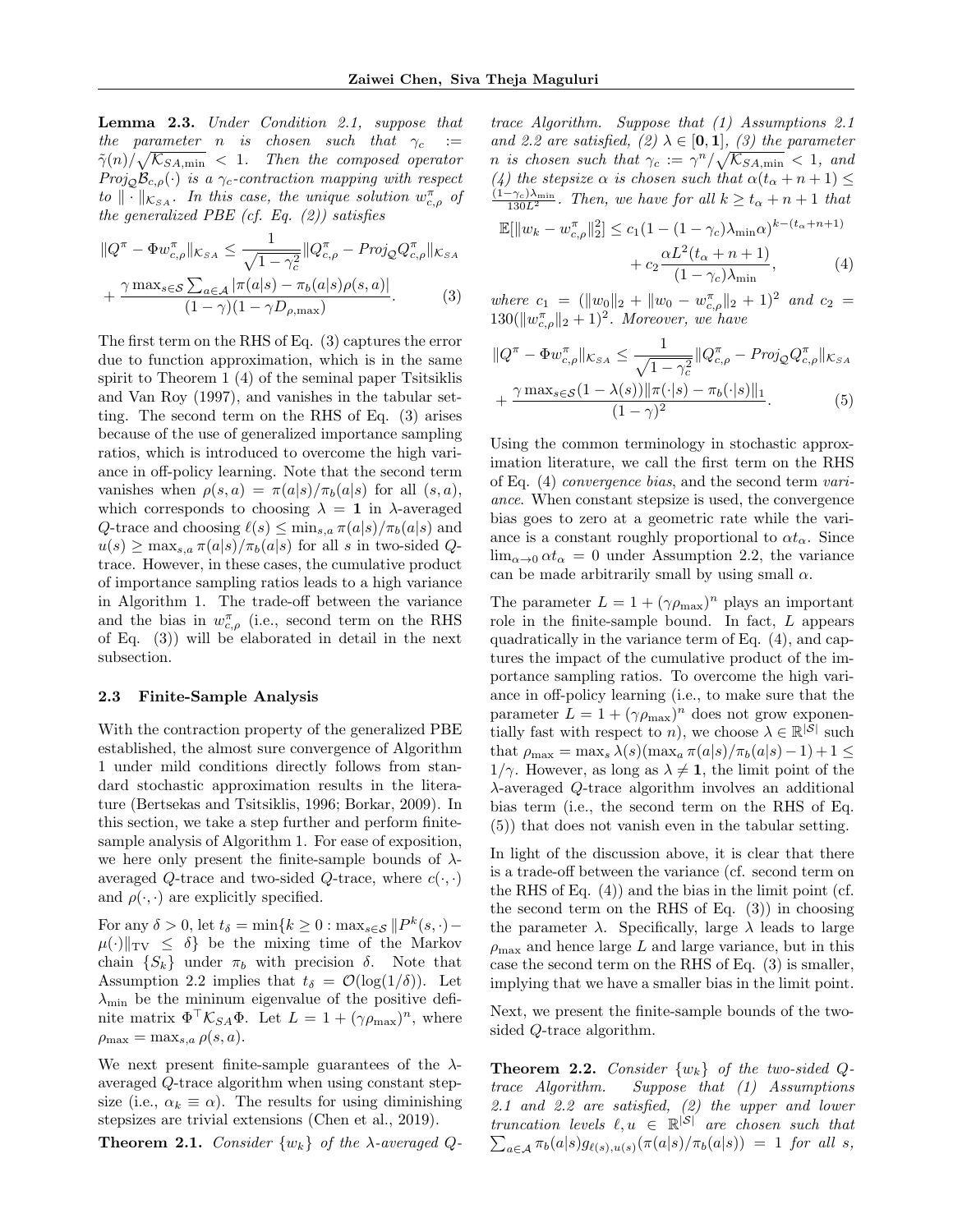(3) the parameter n is chosen such that  $\gamma_c :=$  $\gamma^{n}/\sqrt{\mathcal{K}_{SA,\min}}$  < 1, and (4) the stepsize  $\alpha$  is chosen such that  $\alpha(t_\alpha + n + 1) \leq \frac{(1-\gamma_c)\lambda_{\min}}{130L^2}$ . Then, we have for all  $k \ge t_\alpha + n + 1$  that

$$
\mathbb{E}[\|w_k - w_{c,\rho}^{\pi}\|_2^2] \le c_1 (1 - (1 - \gamma_c)\lambda_{\min}\alpha)^{k - (t_{\alpha} + n + 1)}
$$

$$
\alpha L^2(t_{\alpha} + n + 1)
$$

$$
+ c_2 \frac{dE(\sigma \sqrt{\mu + \mu + 1})}{(1 - \gamma_c)\lambda_{\min}}, \tag{6}
$$

where  $c_1 = (||w_0||_2 + ||w_0 - w_{c,\rho}^{\pi}||_2 + 1)^2$  and  $c_2 =$  $130(||w_{c,\rho}^{\pi}||_2 + 1)^2$ . Moreover, we have

$$
||Q^{\pi} - \Phi w_{c,\rho}^{\pi}||_{\mathcal{K}_{SA}} \le \frac{1}{\sqrt{1 - \gamma_c^2}} ||Q_{c,\rho}^{\pi} - \Phi w_{c,\rho}^{\pi}||_{\mathcal{K}_{SA}} + \frac{\gamma \max_{s \in S} \sum_{a \in \mathcal{A}} (u_{\pi,\pi_b}(s,a) - \ell_{\pi,\pi_b}(s,a))}{(1 - \gamma)^2},
$$
(7)

where  $u_{\pi,\pi_b}(s, a) = \max(\pi(a|s) - \pi_b(a|s)u(s), 0)$  and  $\ell_{\pi,\pi_b}(s,a) = \min(\pi(a|s) - \pi_b(a|s)\ell(s), 0)$  for all  $(s,a)$ .

The finite-sample bound of the two-sided Q-trace algorithm is qualitatively similar to that of the  $\lambda$ -averaged Q-trace algorithm. To overcome the high variance issue in off-policy learning, we choose the upper truncation level such that  $\gamma u(s) \leq 1$  for all s, which ensures that the parameter  $L = 1 + (\gamma \rho_{\text{max}})^n \leq$  $1 + (\gamma \max_s u(s))^n$  does not grow exponentially with respect to  $n$ . Then we choose the lower truncation level accordingly to satisfy requirement (2) stated in Theorem [2.2.](#page-4-4) However, as long as there exists  $s \in \mathcal{S}$  such that  $u(s) < \max_{s,a} \pi(a|s)/\pi_b(a|s)$  or  $\ell(s) > \min_{s,a} \pi(a|s)/\pi_b(a|s)$ , the second term on the RHS of Eq. [\(7\)](#page-5-1) is in general non-zero, hence adding an additional bias term to the limit point even in the tabular setting. As a result, the trade-off between the variance and the bias in the limit point is also present in the two-sided Q-trace algorithm.

In view of Theorems [2.1](#page-4-5) and [2.2,](#page-4-4) one limitation of this work is that the choice of n to make  $\gamma_c < 1$  depends on the unknown parameter  $\mathcal{K}_{SA,\text{min}}$  of the problem. In practice, one can start with a specific choice of  $n$ and then gradually tune  $n$  to achieve the convergence of the  $\lambda$ -averaged  $Q$ -trace algorithm or the two-sided Q-trace algorithm.

## <span id="page-5-0"></span>3 POLICY-BASED METHODS

In this section we study various policy-based algorithms and establish their finite-sample convergence guarantees. The policy evaluation sub-problem is solved with Algorithm [1.](#page-2-0)

#### 3.1 Policy Update Rules

We begin by presenting a generic policy-based algorithm in the following. For simplicity of no-

tation, for a given target policy  $\pi$ , behavior policy  $\pi_b$ , constant stepsize  $\alpha$ , initialization  $w_0$ , and samples  $\{(S_k, A_k)\}_{0 \leq k \leq K+n-1}$ , we denote the out-put of Algorithm [1](#page-2-0) after K iterations by  $w =$  $\text{ALG}(w_0, \pi, \pi_b, \alpha, K, \{ (S_k, A_k) \}_{0 \leq k \leq K+n-1}).$ 

<span id="page-5-3"></span>

| Algorithm 2 A Generic Policy-Based Algorithm |  |  |  |
|----------------------------------------------|--|--|--|
|                                              |  |  |  |

- <span id="page-5-2"></span>1: Input: Integers T, K, initial policy  $\pi_0$ , sample trajectory  $\{(S_t, A_t)\}_{0 \leq t \leq T(K+n)}$  collected under the behavior policy  $\pi_b$ .
- 2: for  $t = 0, 1, ..., T 1$  do
- 3: dataset = { $(S_k, A_k)$ } $_{t(K+n) \le k \le (t+1)(K+n)-1}$
- 4:  $w_t = ALG(0, \pi_t, \pi_b, \alpha, K, \text{dataset})$
- <span id="page-5-1"></span>5:  $\pi_{t+1} = G(\Phi w_t, \pi_t)$
- 6: end for
- 7: Output:  $\pi_T$

Although Algorithm [2](#page-5-2) is presented with a fixed behavior policy  $\pi_b$ , our results can be easily generalized to the case where the behavior policy is updated across t. The only requirement on the behavior policy is that it should enable the agent to sufficiently explore the state-action space. In Algorithm [2](#page-5-2) line 5, the function  $G(\cdot, \cdot)$  represents the policy update rule, which takes the current policy iterate  $\pi_t$  and the Q-function estimate  $\Phi w_t$  as inputs. Many existing policy update rules fit into this framework, as elaborated below.

 $1/\beta_1$ -Greedy Update. Let  $\beta_1 \in [1,\infty]$  be a tunable parameter. For any  $t \geq 0$  and state-action pair  $(s, a)$ , we update the policy by  $\pi_{t+1}(a|s) = \frac{1}{\beta_1 |A|}$ when  $a \neq \arg \max_{a' \in \mathcal{A}} \phi(s, a')^{\top} w_t$ , and  $\pi_{t+1}(a|s) = \frac{1}{\beta_1 |\mathcal{A}|} + 1 - \frac{1}{\beta_1}$  when  $a = \arg \max_{a' \in \mathcal{A}} \phi(s, a')^{\top} w_t$ . In this work, whenever the arg max is not unique, we break tie arbitrarily. More generally, we allow the tunable parameter  $\beta_1$  to be time-dependent (i.e.,  $\beta_1$ ) is a function of the iteration index  $t$ ) and/or statedependent (i.e.,  $\beta_1$  is a function of the state s).

 $\beta_2$ -Softmax Update. Let  $\beta_2 > 0$  be a tunable parameter, which is allowed to be time varying and statedependent. Then the policy is updated by

$$
\pi_{t+1}(a|s) = \frac{\exp(\beta_2 \phi(s, a)^\top w_t)}{\sum_{a' \in \mathcal{A}} \exp(\beta_2 \phi(s, a')^\top w_t)}, \ \forall \ (s, a).
$$

In  $1/\beta_1$ -greedy update or  $\beta_2$ -softmax update, there is no need to parametrize the policy because it is uniquely determined by the estimate of the Q-function, which already uses linear function approximation.

At a first glance of Algorithm [2](#page-5-2) line 5, it seems that we need to work with  $|\mathcal{S}||\mathcal{A}|$ -dimensional objects to update the policy at each state-action pair, which contradicts to the motivation of using function approximation. However, there is an equivalent way of im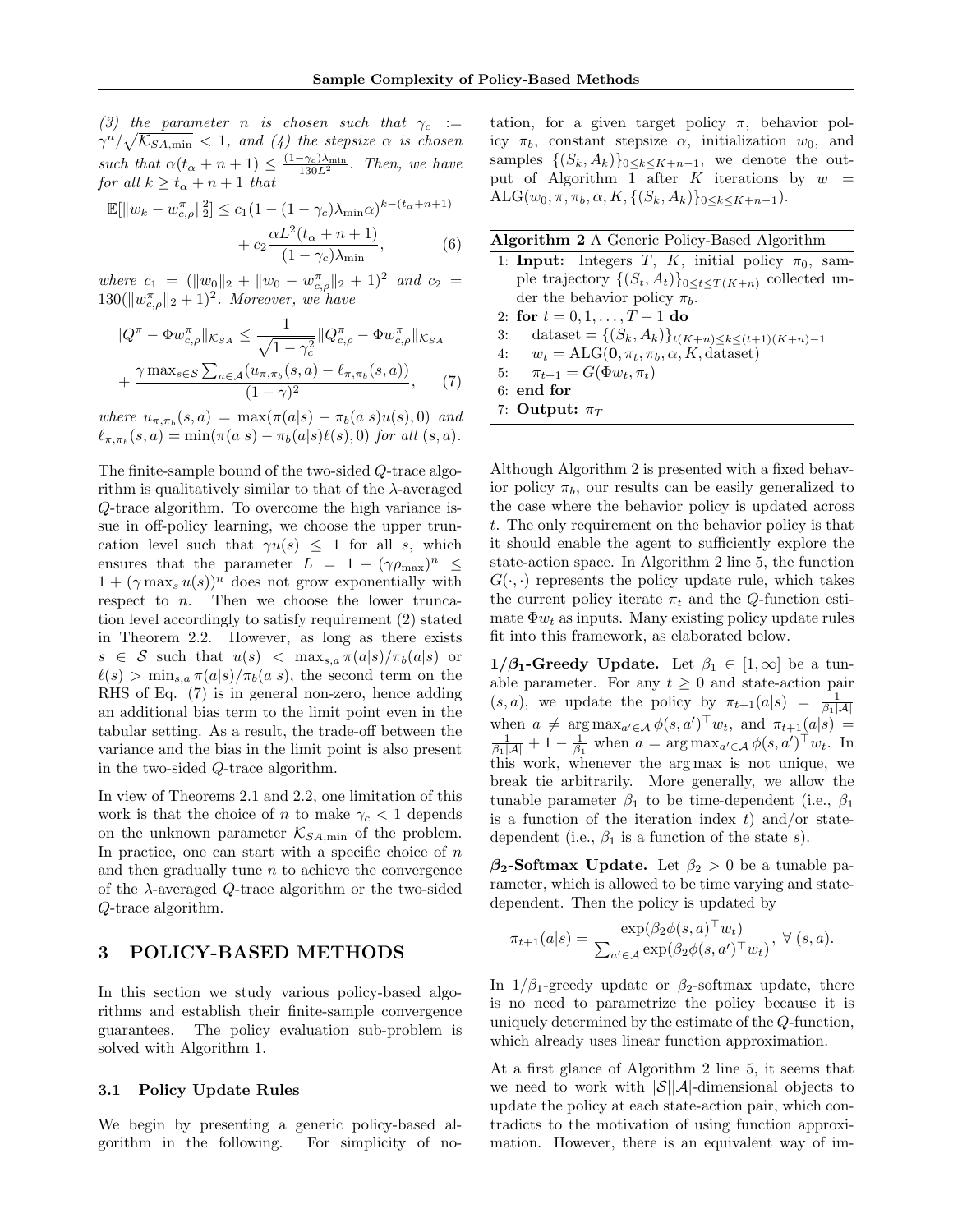plementing Algorithm [2](#page-5-2) without explicitly executing line 5. To see this, first note that the target policy  $\pi_t$  in each iteration is only used in the policy evaluation step (Algorithm [2](#page-5-2) line 4). To view of our policy evaluation algorithm (cf. Algorithm [1\)](#page-2-0), we only need to compute the policy value of  $\pi_t$  at state-action pairs that are visited by the sample trajectory  $\{(S_k, A_k)\}.$ 

When using  $1/\beta_1$ -greedy update or  $\beta_2$ -softmax update, Algorithm [2](#page-5-2) subsumes the popular value-based method SARSA [\(Bertsekas and Tsitsiklis,](#page-9-21) [1996\)](#page-9-21) as its special case. To see this, suppose that we are in the on-policy setting (i.e.,  $\pi = \pi_b$ ), and the inner-loop iteration number  $K$  is set to 1. Then Algorithm [2](#page-5-2) corresponds to SARSA with  $1/\beta_1$ -greedy exploration policy or Boltzmann exploration policy. However, we need to point out that our result does NOT imply finite-sample bounds for SARSA since we need a relatively large K to provide a sufficiently accurate estimate of the value function before using it in policy improvement.

 $\beta_3$ -NPG Update. Unlike 1/ $\beta_1$ -greedy update or  $\beta_2$ softmax update, where we need only the estimate of the Q-function to perform to update, in NPG, to update the policy, we need both the current policy and the estimate of its Q-function. Therefore, to keep track of the policy, in this case we also need to parametrize the policy using softmax parametrization and compatible linear function approximation. Specifically, with parameter  $\theta \in \mathbb{R}^d$ , the policy  $\pi$  associated with parameter  $\theta$  is given by  $\pi_{\theta}(a|s) = \frac{\exp(\phi(s,a))^{\top}}{\sum_{b \in \mathcal{B}} \exp(\phi(s,a))^{\top}}$ P  $\frac{\exp(\phi(s,a)^{\top}\theta)}{a'\in\mathcal{A}}\frac{\exp(\phi(s,a')^{\top}\theta)}{a'}$ 

Let  $\beta_3 > 0$  be a tunable parameter, which is allowed to be time varying. Then NPG updates the parameter  $\theta_t$  of the policy according to the formula

$$
\theta_{t+1} = \theta_t + \beta_3 w_t. \tag{8}
$$

See [Agarwal et al.](#page-9-23) [\(2021\)](#page-9-23) for more details about this update rule. Denote  $\pi_t$  as  $\pi_{\theta_t}$  for simplicity of notation. Then the update equation can be equivalently written in terms of the policy update (and also in the form of Algorithm [2](#page-5-2) line 5) as

$$
\pi_{t+1}(a|s) = \frac{\pi_t(a|s) \exp(\beta_3 \phi(s, a)^\top w_t)}{\sum_{a' \in \mathcal{A}} \pi_t(a'|s) \exp(\beta_3 \phi(s, a')^\top w_t)}, \ \forall (s, a).
$$

This enables us to use the previous equation for our analysis of NPG while using Eq. [\(8\)](#page-6-0) for the implementation of Algorithm [2.](#page-5-2)

#### 3.2 Finite-Sample Analysis

In this section, we present the finite-sample guarantees of Algorithm [2.](#page-5-2) For ease of exposition, we implement line 4 of Algorithm [2](#page-5-2) with the  $\lambda$ -averaged  $Q$ -trace algorithm. The results for using either two-sided Q-trace algorithm or Algorithm [1](#page-2-0) with more general choices of  $c(\cdot, \cdot)$  and  $\rho(\cdot, \cdot)$  (as long as Condition [2.1](#page-3-1) is satisfied)

are straightforward extensions. As for the policy improvement (cf. line 5 of Algorithm [2\)](#page-5-2), we use either  $1/\beta_1$ -greedy policy update, or  $\beta_2$ -softmax policy update, or  $\beta_3$ -NPG policy update, with the corresponding parameters satisfying the following condition. Denote  $a_{t,s} = \arg \max_{a' \in \mathcal{A}} \phi(s, a')^\top w_t$ .

<span id="page-6-1"></span>Condition 3.1. Let  $\beta > 0$  be a tunable parameter. (1) The parameter  $\beta_1$  is time-varying and state-dependent, and is chosen such that  $\beta_1(t,s) \geq$  $\frac{2\gamma}{\beta} \max_{a \in \mathcal{A}} |\phi(s, a)^\top w_t|$  for all s and t. (2) The parameter  $\beta_2$  is chosen such that  $\beta_2 \geq \frac{\gamma}{\beta} \log(|A|)$ . (3) The parameter  $\beta_3$  is time-varying, and is chosen such that  $\beta_3(t) \geq \frac{\gamma}{\beta} \log(1/\min_{s \in \mathcal{S}} \pi_t(a_{t,s}|s))$  for all t.

<span id="page-6-2"></span>**Theorem 3.1.** Consider  $\pi_t$  of Algorithm [2.](#page-5-2) Suppose that the assumptions for applying Theorem [2.1](#page-4-5) are satisfied, and the choices of  $\beta_1$ ,  $\beta_2$ , and  $\beta_3$  satisfy Con-dition [3.1.](#page-6-1) Then we have for any  $T \geq 0$ :

$$
\mathbb{E}[\|Q^* - Q^{\pi_T}\|_{\infty}]
$$
\n
$$
\leq \frac{2\gamma \mathcal{E}_{approx}}{(1-\gamma)^2} + \frac{2\gamma^2 \mathcal{E}_{bias}}{(1-\gamma)^4} + \frac{\gamma^T \|Q^* - Q^{\pi_0}\|_{\infty}}{N_3: Convergence bias in the actor}
$$
\n
$$
+ \underbrace{6\tilde{c}(1 - (1 - \gamma_c)\lambda_{\min}\alpha)^{\frac{1}{2}[K - (t_{\alpha} + n + 1)]}}_{N_4: Convergence bias in the critic}
$$
\n
$$
+ 70L\tilde{c} \frac{[\alpha(t_{\alpha} + n + 1)]^{1/2}}{\sqrt{1 - \gamma_c}\sqrt{\lambda_{\min}}} + \frac{2\gamma\beta}{(1 - \gamma)^2}, \qquad (9)
$$
\nwhere  $\tilde{s}$ ,  $\gamma$ 

where  $\tilde{c} = \frac{\gamma}{\sqrt{\lambda_{\min}}\sqrt{1-\gamma_c(1-\gamma)^3}}, \ \mathcal{E}_{approx} = \sup_{\pi} ||Q_{c,\rho}^{\pi} \Phi w_{c,\rho}^{\pi} \|_{\infty}$  and  $\mathcal{E}_{bias}$  =  $\max_{0 \leq t \leq T} \max_{s \in \mathcal{S}} (1 \lambda(s)\hat{d}||\pi_t(\cdot|s) - \pi_b(\cdot|s)||_1.$ 

<span id="page-6-0"></span>Notably on the LHS, our finite-sample guarantees are stated for the last policy iterate  $\pi_T$ , while in many existing literature it was stated for the best policy among  ${\{\pi_t\}}_{0 \leq t \leq T}$  [\(Agarwal et al.,](#page-9-23) [2021\)](#page-9-23).

The Terms  $N_1$  and  $N_2$ . The term  $N_1$  represents the function approximation bias, and is present in all existing literature that study policy-based methods under function approximation [\(Agarwal et al.,](#page-9-23) [2021\)](#page-9-23). Note that  $N_1 = 0$  when we use a complete basis. The term  $N_2$  represents the bias introduced to the algorithm by using generalized importance sampling ratios  $c(\cdot, \cdot)$  and  $\rho(\cdot, \cdot)$ . Note that we have  $N_2 = 0$ when  $c(s, a) = \rho(s, a) = \pi(a|s)/\pi_b(a|s)$ , which corresponds to using  $\lambda = 1$  in the  $\lambda$ -averaged Q-trace algorithm, and using  $u(s) \geq \max_{s,a} \pi(a|s)/\pi_b(a|s)$  and  $\ell(s) \leq \min_{s,a} \pi(a|s)/\pi_b(a|s)$  for all s in the two-sided Q-trace algorithm. However, this choice of  $\lambda$  (or u and  $\ell$ ) might lead to a high variance. In particular, the parameter  $L$  within the term  $N_5$  could be large.

The terms  $N_3$  and  $N_4$ . The term  $N_3$  represents the convergence bias in the actor, and goes to zero geomet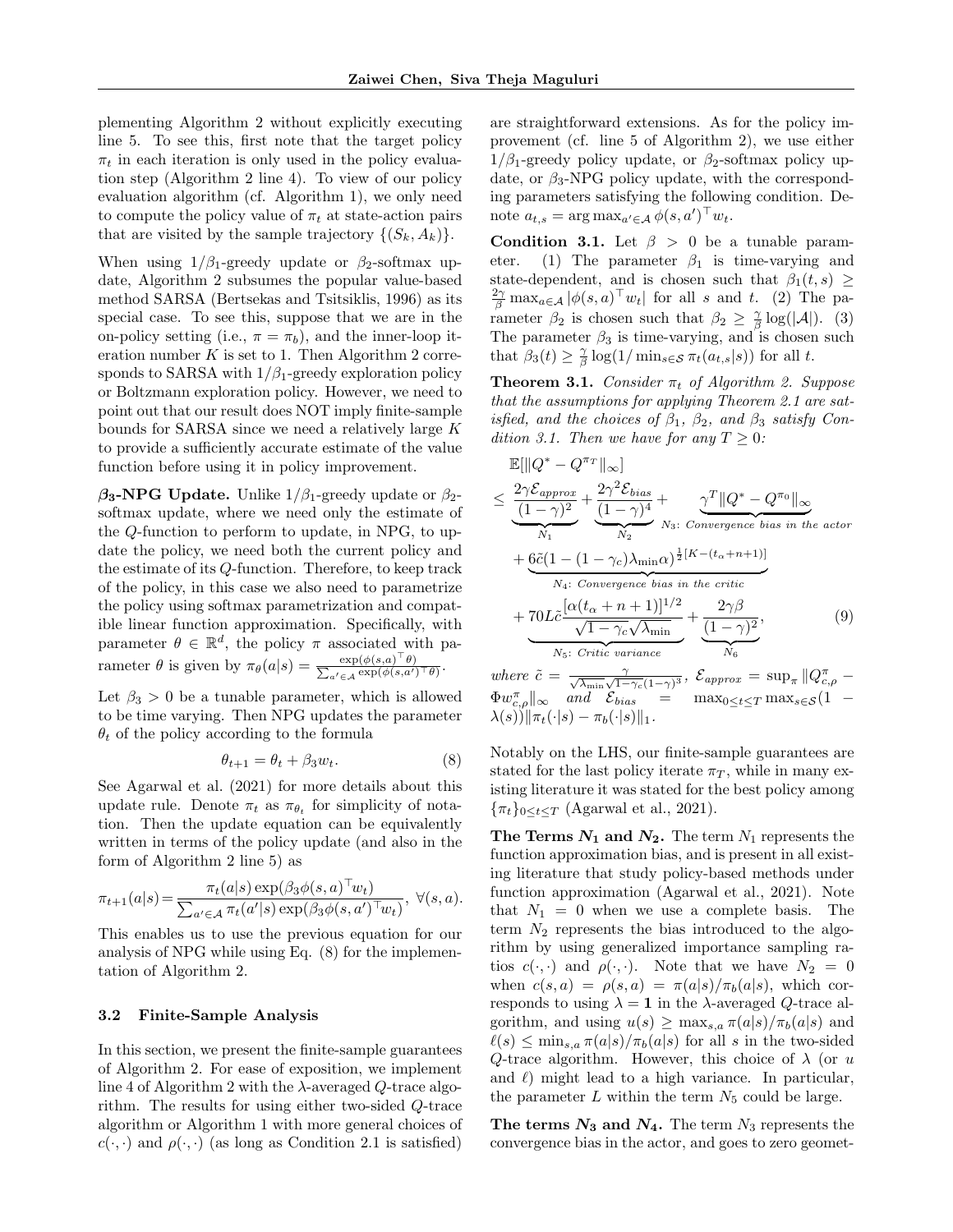rically fast as the outer loop iteration number T goes to infinity. Such geometric convergence is the main reason why we obtain improved sample complexity of  $\beta_3$ -NPG compared to [Chen et al.](#page-9-1) [\(2021a\)](#page-9-1), where the convergence rate of the actor is  $\mathcal{O}(1/T)$ . The term  $N_4$ represents the convergence bias in the critic, and goes to zero geometrically fast as the inner loop iteration number  $K$  goes to infinity.

The terms  $N_5$  and  $N_6$ . The term  $N_5$  represents the The terms  $N_5$  and  $N_6$ . The term  $N_5$  represents the variance in the critic, and is proportional to  $\sqrt{\alpha t_{\alpha}} =$  $\mathcal{O}(\sqrt{\alpha \log(1/\alpha)})$ . Therefore,  $N_5$  can be made arbitrarily small by using small enough stepsize  $\alpha$ . The term  $N<sub>6</sub>$  captures the error introduced to the algorithm by the policy update rule  $G(\cdot, \cdot)$ . To elaborate, consider the following example. Suppose that the underlying MDP model has a unique optimal policy, and suppose we use  $1/\beta_1$ -greedy update (with a fixed  $\beta_1$ ) in Algo-rithm [2](#page-5-2) line 5. Then as long as  $\beta_1$  is finite, we can never truly find the optimal policy  $\pi^*$  because of the deterministic nature of  $\pi^*$ . As a result, the difference between  $Q^*$  and  $Q^{\pi_t}$  will always be above some threshold, which depends on the choice of  $\beta_1$ , and is captured by  $N_6$ . Observe that  $N_6$  can be made arbitrarily small by using small enough  $\beta$ .

Based on Theorem [3.1,](#page-6-2) we next derive the sample complexity of Algorithm [2.](#page-5-2) To enable fair comparison with existing literature, we choose  $\lambda = 1$  to eliminate the error due to using generalized importance sampling ratios. Note that  $\lambda = 1$  implies  $\mathcal{E}_{bias} = 0$  (and hence  $N_2 = 0$ ) in Theorem [3.1.](#page-6-2)

**Corollary 3.1.1.** For a given accuracy level  $\epsilon > 0$ , to achieve  $\mathbb{E}[\|Q^* - Q^{\pi_T}\|_{\infty}] \leq \epsilon + N_1$ , the number of samples (e.g. the integer  $TK$ ) required is of the size  $\mathcal{O}\left(\frac{\log^3(1/\epsilon)}{\epsilon^2}\right)$  $\left(\frac{L^2 n}{(1-\gamma)^7(1-\gamma_c)^3\lambda_{\min}^3}\right).$ 

Notably, we obtain  $\tilde{\mathcal{O}}(\epsilon^{-2})$  sample complexity for policy-based methods, which matches with the sample complexity of value-based algorithms such as Q-learning [\(Li et al.,](#page-10-19) [2020\)](#page-10-19). In the case of  $\beta_3$ -NPG update, to our knowledge, [Cayci et al.](#page-9-17) [\(2021\)](#page-9-17); [Lan](#page-9-15) [\(2021\)](#page-9-15) establishes the  $\tilde{\mathcal{O}}(\epsilon^{-2})$  sample complexity of on-policy NAC under regularization, and [Chen et al.](#page-9-1) [\(2021a\)](#page-9-1) establishes the  $\tilde{\mathcal{O}}(\epsilon^{-3})$  sample complexity of a variant of off-policy NAC (where the infamous deadly triad is present). We improve the sample complexity in [Chen](#page-9-1) [et al.](#page-9-1) [\(2021a\)](#page-9-1) by a factor of  $\epsilon^{-1}$ , and we do not use regularization.

In addition to the dependence on  $\epsilon$ , the dependence on  $1/(1-\gamma)$  (which is usually called the effective horizon) is also improved by a factor of  $1/(1 - \gamma)$  compared to existing work [\(Agarwal et al.,](#page-9-23) [2021;](#page-9-23) [Chen et al.,](#page-9-1) [2021a\)](#page-9-1). The bootstrapping parameter *n* appears linearly in our sample complexity bound. This matches with the results for  $n$ -step TD-learning in the on-policy tabular setting [\(Chen et al.,](#page-9-7) [2021b\)](#page-9-7).

## <span id="page-7-2"></span>4 OUTLINE OF THE PROOF

In this section, we provide the proof sketch of Theorems [2.1](#page-4-5) and [2.2,](#page-4-4) and Theorem [3.1.](#page-6-2)

#### 4.1 Policy Evaluation

Instead of proving Theorems [2.1](#page-4-5) and [2.2,](#page-4-4) we will state and prove finite-sample bounds for Algorithm [1](#page-2-0) with  $c(\cdot, \cdot)$  and  $\rho(\cdot, \cdot)$  satisfying Condition [2.1,](#page-3-1) which subsumes Theorems [2.1](#page-4-5) and [2.2](#page-4-4) as its special cases. In this more general setup where we do not have  $c(\cdot, \cdot)$  =  $\rho(\cdot,\cdot)$ , we define the constant parameter L as

$$
L = \begin{cases} (1 + (\gamma \rho_{\text{max}})^n), & c(\cdot, \cdot) = \rho(\cdot, \cdot), \\ (1 + \gamma \rho_{\text{max}}) f_n(\gamma c_{\text{max}}), & c(\cdot, \cdot) \neq \rho(\cdot, \cdot), \end{cases}
$$
 (10)

<span id="page-7-0"></span>where  $c_{\text{max}} = \max_{s,a} c(s,a)$  and  $\rho_{\text{max}} = \max_{s,a} \rho(s,a)$ . **Theorem 4.[1.](#page-2-0)** Consider  $\{w_k\}$  of Algorithm 1. Suppose that (1) Assumptions [2.1](#page-2-3) and [2.2](#page-2-1) are satisfied, (2) the generalized importance sampling ratios satisfy Condition [2.1,](#page-3-1) (3) the parameter  $n$  is chosen such that  $\gamma_c := \tilde{\gamma}(n)/\sqrt{\mathcal{K}_{SA,\min}} < 1$ , and (4) the constant stepsize  $\alpha$  is chosen such that  $\alpha(t_{\alpha}+n+1) \leq \frac{(1-\gamma_c)\lambda_{\min}}{130L^2}$ . Then, we have for all  $k \ge t_\alpha + n + 1$ :

$$
\mathbb{E}[\|w_k - w_{c,\rho}^{\pi}\|_2^2] \le c_1 (1 - (1 - \gamma_c)\lambda_{\min}\alpha)^{k - (t_{\alpha} + n + 1)} + c_2 L^2 \frac{\alpha(t_{\alpha} + n + 1)}{(1 - \gamma_c)\lambda_{\min}},
$$
(11)

where  $c_1 = (||w_0||_2 + ||w_0 - w_{c,\rho}^{\pi}||_2 + 1)^2$  and  $c_2 =$  $130(\|w_{c,\rho}^{\pi}\|_2+1)^2$ .

To prove Theorem [4.1,](#page-7-0) we first rewrite Algorithm [1](#page-2-0) as a stochastic approximation algorithm. Let  ${X_k}$ be a finite-state Markov chain defined by  $X_k =$  $(S_k, A_k, ..., S_{k+n}, A_{k+n})$  for any  $k \geq 0$ . Denote the state-space of  $\{X_k\}$  by X. It is clear that under As-sumption [2.2,](#page-2-1) the Markov chain  $\{X_k\}$  also admits a unique stationary distribution, which we denote by  $\nu \in \Delta^{|\mathcal{X}|}$ . Let  $F : \mathbb{R}^d \times \mathcal{X} \mapsto \mathbb{R}^d$  be an operator defined by  $F(w, x) = \phi(s_0, a_0) \sum_{i=0}^{n-1} \gamma^i c_{1,i} \Delta_i(w)$  for any  $w \in \mathbb{R}^d$  and  $x = (s_0, a_0, ..., s_n, a_n) \in \mathcal{X}$ . Let  $\overline{F}$ :  $\mathbb{R}^d \mapsto \mathbb{R}^d$  be the "expected" operator of  $F(\cdot, \cdot)$  defined by  $\bar{F}(w) = \mathbb{E}_{X \sim \nu}[F(w, X)]$ . Using the notation above, the update equation (line 4) of Algorithm [1](#page-2-0) can be compactly written as

<span id="page-7-1"></span>
$$
w_{k+1} = w_k + \alpha_k F(w_k, X_k), \qquad (12)
$$

which is a stochastic approximation algorithm for solving the equation  $\bar{F}(w) = 0$  with Markovian noise. Note that  $\bar{F}(w) = 0$  is equivalent to the generalized PBE [\(2\)](#page-3-0) (cf. Lemma [2.1\)](#page-3-3). We next establish the properties of the operators  $F(\cdot, \cdot)$ ,  $\overline{F}(\cdot)$ , and the Markov chain  $\{X_k\}$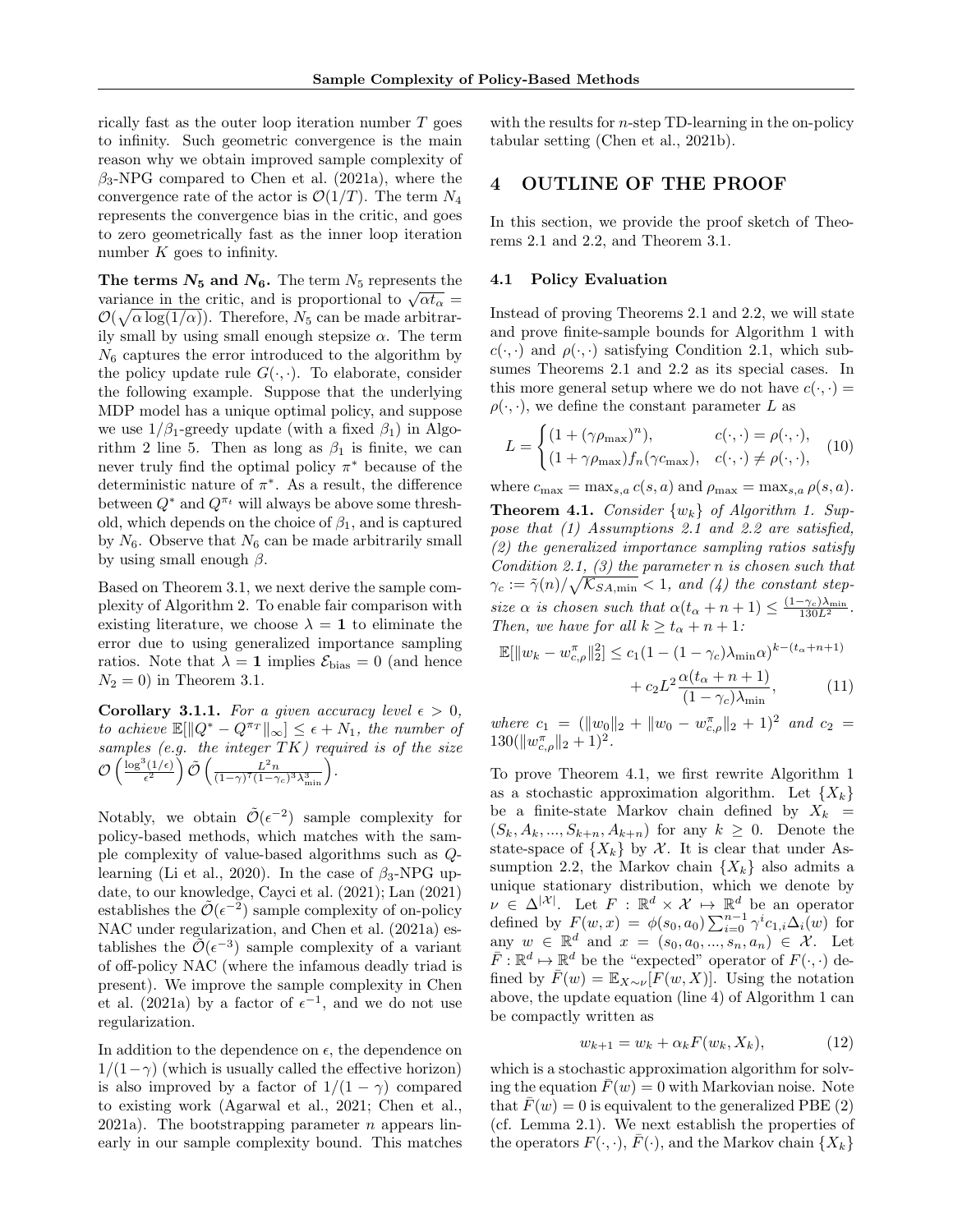in the following proposition, which enables us to use standard stochastic approximation results in the literature to derive finite-sample bounds of Algorithm [1.](#page-2-0)

<span id="page-8-0"></span>Proposition 4.1. The following statements hold:  $(1)$   $||F(w_1,x) - F(w_2,x)||_2 \leq L||w_1 - w_2||_2$  $for \quad any \quad w_1, w_2 \quad \in \quad \mathbb{R}^d \quad and \quad x \quad \in \quad \mathcal{X}, \quad and$  $||F(\mathbf{0}, x)||_2$  ≤  $f_n(\gamma c_{\text{max}})$  for any  $x \in \mathcal{X}$ , (2)  $\max_{x \in \mathcal{X}} \| P_X^{k+n+1}(x, \cdot) - \nu(\cdot) \|_{TV} \leq C \sigma^k \text{ for all } k \geq 0,$  $\max_{x \in \mathcal{X}} ||F_X - (x, \cdot) - \nu(\cdot)||_{TV} \leq C\sigma$  for all  $\kappa \geq 0$ ,<br>where  $P_X$  is the transition probability matrix of the Markov chain  $\{X_k\}$ , and  $(3)$   $(w - w_{c,\rho}^{\pi})^{\top} \overline{F}(w) \leq$  $-(1-\gamma_c)\lambda_{\min} \|w-w_{c,\rho}^{\pi}\|_2^2$  for any  $w \in \mathbb{R}^d$ .

Proposition [4.1](#page-8-0) (1) establishes the Lipschitz continuity of the operator  $F(\cdot, \cdot)$ , Proposition [4.1](#page-8-0) (2) establishes the geometric mixing of the auxiliary Markov chain  ${X_k}$ , and Proposition [4.1](#page-8-0) (3) essentially guarantees that the ODE  $\dot{x}(t) = \bar{F}(x(t))$  associated with stochastic approximation algorithm [\(12\)](#page-7-1) is globally geometrically stable. The rest of the proof follows by applying Theorem 2.1 of [Chen et al.](#page-9-22) [\(2019\)](#page-9-22) to Algorithm [1,](#page-2-0) and is presented in detail in the Appendix.

### 4.2 Policy Improvement

We first introduce some notation. Let  $\mathcal{H}: \mathbb{R}^{|\mathcal{S}||\mathcal{A}|} \mapsto$  $\mathbb{R}^{\mathcal{S} \mid \mathcal{A} \mid}$  be the Bellman optimality operator defined by  $[\mathcal{H}(Q)](s, a) = \mathcal{R}(s, a) + \gamma \mathbb{E}[\max_{a' \in \mathcal{A}} Q(S_{k+1}, a')]$  $S_k = s, A_k = a$  for all  $(s, a)$ , and let  $\mathcal{H}_{\pi}$  :  $\mathbb{R}^{|\mathcal{S}||\mathcal{A}|} \mapsto \mathbb{R}^{|\mathcal{S}||\mathcal{A}|}$  be the Bellman operator associated with policy  $\pi$  defined by  $[\mathcal{H}_{\pi}(Q)](s, a) = \mathcal{R}(s, a) +$  $\gamma \mathbb{E}_{\pi}[Q(S_{k+1}, A_{k+1}) | S_k = s, A_k = a]$  for all  $(s, a)$ .

The key to prove Theorem [3.1](#page-6-2) is the following proposition.

<span id="page-8-1"></span>**Proposition 4.[2.](#page-5-2)** Consider  $\{\pi_T\}$  of Algorithm 2. The following inequality holds for any  $T \geq 0$ :

$$
\mathbb{E}[\|Q^* - Q^{\pi_T}\|_{\infty}] \le \gamma^T \|Q^* - Q^{\pi_0}\|_{\infty} \qquad A_1
$$

$$
+\frac{2\gamma}{1-\gamma}\sum_{i=0}^{T-1}\gamma^{T-1-i}\mathbb{E}[\|Q^{\pi_i}-\Phi w_i\|_{\infty}]
$$
  $A_2$ 

$$
+\frac{2\gamma}{1-\gamma}\sum_{i=0}^{T-1}\gamma^{T-1-i}\mathbb{E}[\|\mathcal{H}_{\pi_{i+1}}(\Phi w_i)-\mathcal{H}(\Phi w_i)\|_{\infty}].\ \ A_3
$$

In light of Proposition [4.2,](#page-8-1) to proceed and establish finite-sample bound of Algorithm [2,](#page-5-2) it remains to control the terms  $A_2$  and  $A_3$  when the policy evaluation algorithm and the policy update rule are specified. Specifically, we control  $A_2$  by using Theorem [2.1,](#page-4-5) and control  $A_3$  by using Condition [3.1](#page-6-1) on the parameters  $\beta_1$ ,  $\beta_2$ , and  $\beta_3$  for various policy update rules. See Appendix [B.1](#page-13-0) for more details.

Before we present the key steps to prove Proposition [4.2,](#page-8-1) consider a special case of tabular RL, and choosing  $c(s,a) = \rho(s,a) = \frac{\pi(a|s)}{\pi_b(a|s)}$  in Algorithm [1.](#page-2-0) Note that

the term  $A_2$  vanishes. Since the term  $A_3$  can be made arbitrarily small by using large enough  $\beta$ , Proposition [4.2](#page-8-1) implies geometric convergence for NPG. The geometric convergence of NPG was previously established in [Cayci et al.](#page-9-17) [\(2021\)](#page-9-17); [Lan](#page-9-15) [\(2021\)](#page-9-15) under regularization, and in [Khodadadian et al.](#page-9-24) [\(2021c\)](#page-9-24) in the asymptotic region. We do not require regularization to establish the result, and our result holds for all  $T \geq 0$ .

Next we present the proof sketch of Proposition [4.2.](#page-8-1) In most of the existing literature, for policy-based type of algorithms, the analysis is usually based on the mirror descent analysis in optimization [\(Lan,](#page-9-25) [2020\)](#page-9-25), where the  $K\mathcal{L}$ -divergence was chosen as a potential/Lyapunov function, and the performance difference lemma was extensively used [\(Agarwal et al.,](#page-9-23) [2021;](#page-9-23) [Cayci et al.,](#page-9-17) [2021\)](#page-9-17). To establish Proposition [4.2,](#page-8-1) we use a completely different approach, where we only exploit the contraction and the monotonicity of the Bellman operators  $\mathcal{H}_{\pi}(\cdot)$  and  $\mathcal{H}(\cdot)$ . Such proof technique was inspired by [Bertsekas and Tsitsiklis](#page-9-21) [\(1996\)](#page-9-21) Section 6.2. However, only asymptotic error bound of approximate policy iteration was established in [Bertsekas](#page-9-21) [and Tsitsiklis](#page-9-21) [\(1996\)](#page-9-21), while we establish finite-sample bounds for various policy update rules. Proposition [4.2](#page-8-1) builds on the following two lemmas.

<span id="page-8-3"></span>**Lemma 4.1.** It holds for all  $t \geq 0$  that

$$
\max_{s,a} (Q^{\pi_t}(s,a) - Q^{\pi_{t+1}}(s,a))
$$
  

$$
\leq \frac{2\gamma \|Q^{\pi_t} - \Phi w_t\|_{\infty} + \|\mathcal{H}_{\pi_{t+1}}(\Phi w_t) - \mathcal{H}(\Phi w_t)\|_{\infty}}{1 - \gamma}.
$$

<span id="page-8-2"></span>**Lemma 4.2.** It holds for all  $t > 0$  that

$$
\begin{aligned} &\|Q^* - Q^{\pi_{t+1}}\|_{\infty} \leq \gamma \|Q^* - Q^{\pi_t}\|_{\infty} \\ &+ \frac{2\gamma \|Q^{\pi_t} - \Phi w_t\|_{\infty} + \|\mathcal{H}_{\pi_{t+1}}(\Phi w_t) - \mathcal{H}(\Phi w_t)\|_{\infty}}{1 - \gamma}.\end{aligned}
$$

Proposition [4.2](#page-8-1) then follows by repeatedly using Lemma [4.2](#page-8-2) and then taking expectation on both sides of the resulting inequality.

# 5 CONCLUSION

In this work, we study finite-sample guarantees of general policy-based algorithms under off-policy sampling and linear function approximation. To overcome the deadly triad and the high variance in policy evaluation, we design a convergent framework of TD-learning algorithms, including two specific algorithms called  $\lambda$ averaged Q-trace and two-sided Q-trace. The resulting overall sample complexity bound is  $\tilde{\mathcal{O}}(\epsilon^{-2})$ , which matches with typical value-based algorithms such as Q-learning. In the case of natural actor-critic with function approximation, this advances the existing state-of-the-art result by a factor of  $\epsilon^{-1}$ .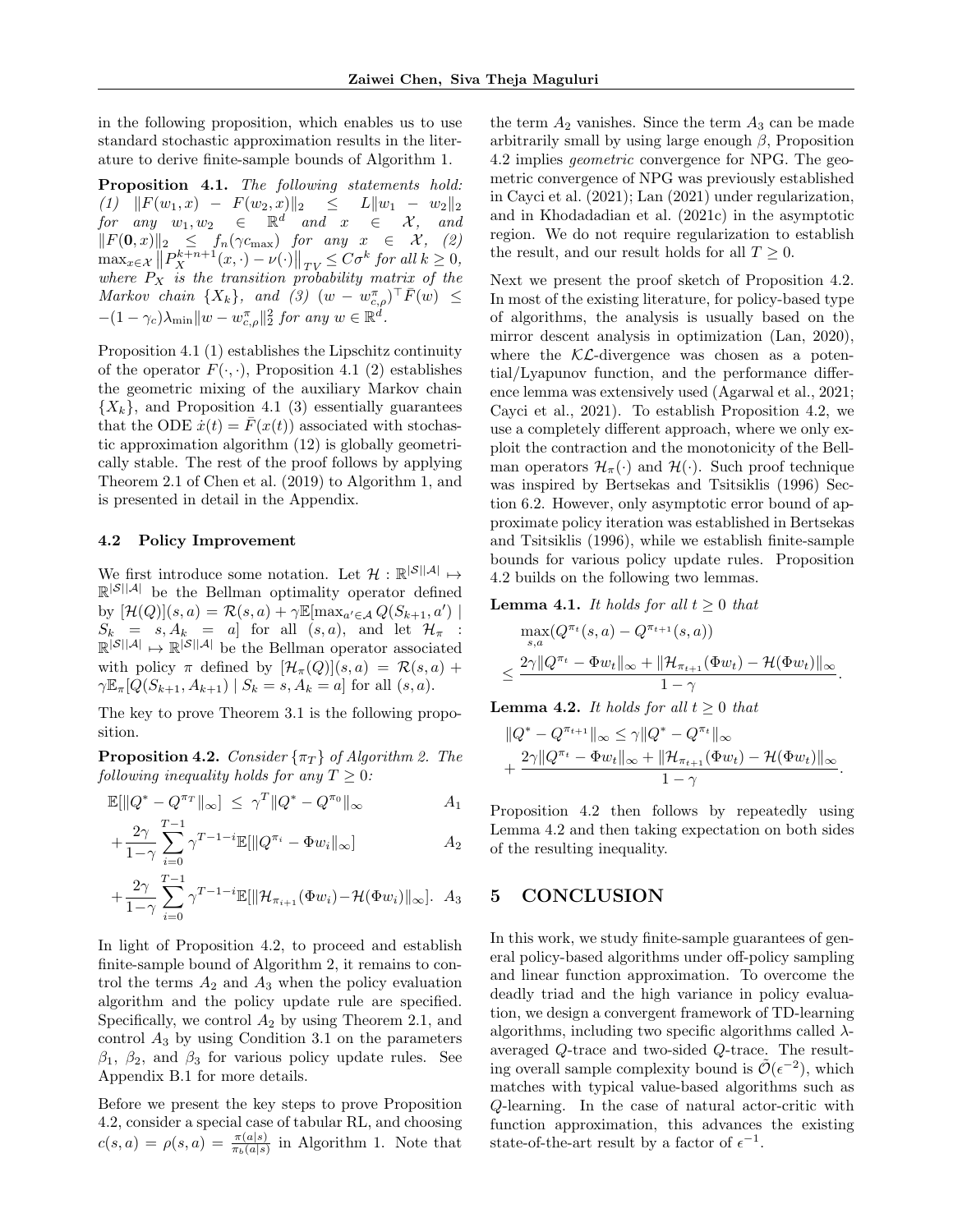## Acknowledgements

This work was partially supported by NSF Grant CMMI- 2112533, NSF Grant CCF-1740776, and an award from Raytheon Technologies. We would like to thank anonymous reviewers from AISTATS for their detailed and insightful comments.

## References

- <span id="page-9-23"></span>Agarwal, A., Kakade, S. M., Lee, J. D., and Mahajan, G. (2021). On the theory of policy gradient methods: Optimality, approximation, and distribution shift. Journal of Machine Learning Research, 22(98):1–76.
- <span id="page-9-4"></span>Bertsekas, D. P. (2011). Approximate policy iteration: A survey and some new methods. Journal of Control Theory and Applications, 9(3):310–335.
- <span id="page-9-21"></span>Bertsekas, D. P. and Tsitsiklis, J. N. (1996). Neurodynamic programming. Athena Scientific.
- <span id="page-9-6"></span>Bertsekas, D. P. and Yu, H. (2009). Projected equation methods for approximate solution of large linear systems. Journal of Computational and Applied Mathematics, 227(1):27–50.
- <span id="page-9-11"></span>Bhandari, J., Russo, D., and Singal, R. (2018). A Finite Time Analysis of Temporal Difference Learning With Linear Function Approximation. In Conference On Learning Theory, pages 1691–1692.
- <span id="page-9-14"></span>Bhatnagar, S., Sutton, R. S., Ghavamzadeh, M., and Lee, M. (2009). Natural actor–critic algorithms. Automatica, 45(11):2471–2482.
- <span id="page-9-12"></span>Borkar, V. S. (2009). Stochastic approximation: a dynamical systems viewpoint, volume 48. Springer.
- <span id="page-9-13"></span>Borkar, V. S. and Konda, V. R. (1997). The actorcritic algorithm as multi-time-scale stochastic approximation. Sadhana, 22(4):525–543.
- <span id="page-9-17"></span>Cayci, S., He, N., and Srikant, R. (2021). Linear convergence of entropy-regularized natural policy gradient with linear function approximation. Preprint arXiv:2106.04096.
- <span id="page-9-1"></span>Chen, Z., Khodadadian, S., and Maguluri, S. T. (2021a). Finite-Sample Analysis of Off-Policy Natural Actor-Critic with Linear Function Approximation. Preprint arXiv:2105.12540.
- <span id="page-9-7"></span>Chen, Z., Maguluri, S. T., Shakkottai, S., and Shanmugam, K. (2021b). A Lyapunov Theory for Finite-Sample Guarantees of Asynchronous Q-Learning and TD-Learning Variants. Preprint arXiv:2102.01567.
- <span id="page-9-9"></span>Chen, Z., Maguluri, S. T., Shakkottai, S., and Shanmugam, K. (2021c). Finite-Sample Analysis of Off-Policy TD-Learning via Generalized Bellman Operators. Advances in Neural Information Processing Systems, 34.
- <span id="page-9-22"></span>Chen, Z., Zhang, S., Doan, T. T., Clarke, J.-P., and Maguluri, S. T. (2019). Finite-Sample Analysis of Nonlinear Stochastic Approximation with Applications in Reinforcement Learning. Preprint arXiv:1905.11425.
- <span id="page-9-5"></span>Dayan, P. and Sejnowski, T. J. (1994).  $TD(\lambda)$ converges with probability 1. Machine Learning, 14(3):295–301.
- <span id="page-9-19"></span>Espeholt, L., Soyer, H., Munos, R., Simonyan, K., Mnih, V., Ward, T., Doron, Y., Firoiu, V., Harley, T., Dunning, I., et al. (2018). IMPALA: Scalable Distributed Deep-RL with Importance Weighted Actor-Learner Architectures. In International Conference on Machine Learning, pages 1407–1416.
- <span id="page-9-0"></span>Glavic, M., Fonteneau, R., and Ernst, D. (2017). Reinforcement learning for electric power system decision and control: Past considerations and perspectives. IFAC-PapersOnLine, 50(1):6918–6927.
- <span id="page-9-20"></span>Harutyunyan, A., Bellemare, M. G., Stepleton, T., and Munos, R. (2016).  $Q(\lambda)$  with Off-Policy Corrections. In International Conference on Algorithmic Learning Theory, pages 305–320. Springer.
- <span id="page-9-3"></span>Kakade, S. M. (2001). A natural policy gradient. Advances in neural information processing systems, 14.
- <span id="page-9-18"></span>Khodadadian, S., Chen, Z., and Maguluri, S. T. (2021a). Finite-Sample Analysis of Off-Policy Natural Actor-Critic Algorithm. The 38th International Conference on Machine Learning, 139:5420–5431.
- <span id="page-9-8"></span>Khodadadian, S., Doan, T. T., Maguluri, S. T., and Romberg, J. (2021b). Finite Sample Analysis of Two-Time-Scale Natural Actor-Critic Algorithm. Preprint arXiv:2101.10506.
- <span id="page-9-24"></span>Khodadadian, S., Jhunjhunwala, P. R., Varma, S. M., and Maguluri, S. T. (2021c). On the linear convergence of natural policy gradient algorithm. Preprint arXiv:2105.01424.
- <span id="page-9-2"></span>Konda, V. R. and Tsitsiklis, J. N. (2000). Actor-critic algorithms. In Advances in neural information processing systems, pages 1008–1014. Citeseer.
- <span id="page-9-16"></span>Kumar, H., Koppel, A., and Ribeiro, A. (2019). On the Sample Complexity of Actor-Critic Method for Reinforcement Learning with Function Approximation. Preprint arXiv:1910.08412.
- <span id="page-9-25"></span>Lan, G. (2020). First-order and Stochastic Optimization Methods for Machine Learning. Springer.
- <span id="page-9-15"></span>Lan, G. (2021). Policy Mirror Descent for Reinforcement Learning: Linear Convergence, New Sampling Complexity, and Generalized Problem Classes. Mathematical programming.
- <span id="page-9-10"></span>Lazaric, A., Ghavamzadeh, M., and Munos, R. (2012). Finite-sample analysis of least-squares policy it-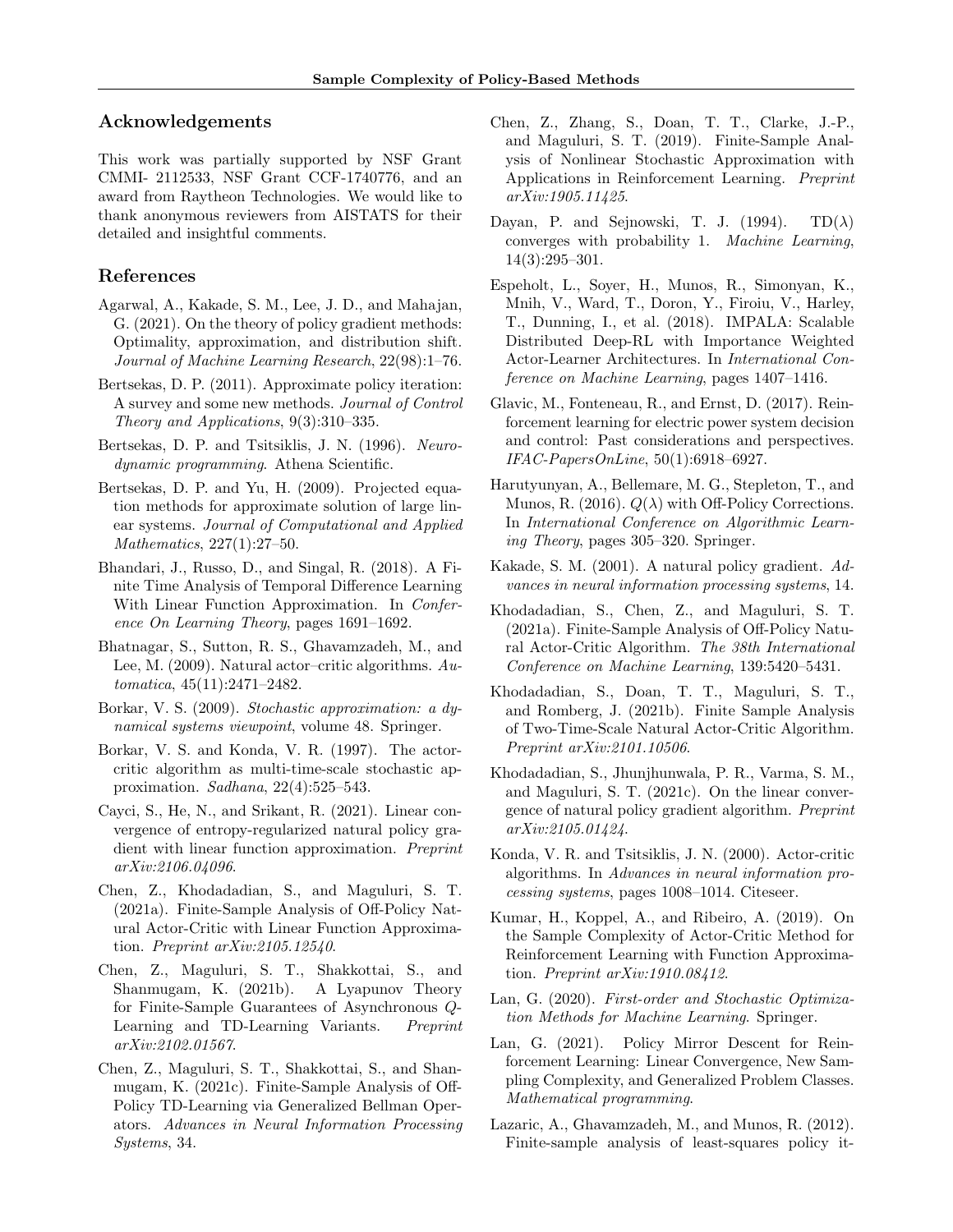eration. Journal of Machine Learning Research, 13:3041–3074.

- <span id="page-10-18"></span>Levin, D. A. and Peres, Y. (2017). Markov chains and mixing times, volume 107. American Mathematical Soc.
- <span id="page-10-19"></span>Li, G., Wei, Y., Chi, Y., Gu, Y., and Chen, Y. (2020). Sample Complexity of Asynchronous Q-Learning: Sharper Analysis and Variance Reduction. In Larochelle, H., Ranzato, M., Hadsell, R., Balcan, M. F., and Lin, H., editors, Advances in Neural Information Processing Systems, volume 33, pages 7031–7043. Curran Associates, Inc.
- <span id="page-10-13"></span>Liu, B., Cai, Q., Yang, Z., and Wang, Z. (2019). Neural proximal/trust region policy optimization attains globally optimal policy. Advances in Neural Information Processing Systems, 32.
- <span id="page-10-15"></span>Liu, Y., Zhang, K., Basar, T., and Yin, W. (2020). An improved analysis of (variance-reduced) policy gradient and natural policy gradient methods. Advances in Neural Information Processing Systems, 33.
- <span id="page-10-8"></span>Ma, S., Zhou, Y., and Zou, S. (2020). Variancereduced off-policy TDC learning: Non-asymptotic convergence analysis. Advances in Neural Information Processing Systems, 33:14796–14806.
- <span id="page-10-17"></span>Munos, R., Stepleton, T., Harutyunyan, A., and Bellemare, M. G. (2016). Safe and efficient off-policy reinforcement learning. In Proceedings of the 30th International Conference on Neural Information Processing Systems, pages 1054–1062.
- <span id="page-10-12"></span>Qiu, S., Yang, Z., Ye, J., and Wang, Z. (2019). On the finite-time convergence of actor-critic algorithm. In Optimization Foundations for Reinforcement Learning Workshop at Advances in Neural Information Processing Systems (NeurIPS).
- <span id="page-10-4"></span>Srikant, R. and Ying, L. (2019). Finite-Time Error Bounds For Linear Stochastic Approximation and TD Learning. In Conference on Learning Theory, pages 2803–2830.
- <span id="page-10-0"></span>Sutton, R. S. and Barto, A. G. (2018). Reinforcement learning: An introduction. MIT press.
- <span id="page-10-5"></span>Sutton, R. S., Maei, H. R., Precup, D., Bhatnagar, S., Silver, D., Szepesvári, C., and Wiewiora, E. (2009). Fast gradient-descent methods for temporaldifference learning with linear function approximation. In Proceedings of the 26th Annual International Conference on Machine Learning, pages 993– 1000.
- <span id="page-10-7"></span>Sutton, R. S., Mahmood, A. R., and White, M. (2016). An emphatic approach to the problem of off-policy temporal-difference learning. The Journal of Machine Learning Research, 17(1):2603–2631.
- <span id="page-10-6"></span>Sutton, R. S., Szepesvári, C., and Maei, H. R. (2008). A convergent  $\mathcal{O}(n)$  algorithm for off-policy temporal-difference learning with linear function approximation. Advances in neural information processing systems, 21(21):1609–1616.
- <span id="page-10-2"></span>Tsitsiklis, J. N. (1994). Asynchronous stochastic approximation and Q-learning. Machine learning, 16(3):185–202.
- <span id="page-10-3"></span>Tsitsiklis, J. N. and Van Roy, B. (1997). An analysis of temporal-difference learning with function approximation. IEEE transactions on automatic control, 42(5):674–690.
- <span id="page-10-14"></span>Wang, L., Cai, Q., Yang, Z., and Wang, Z. (2019). Neural Policy Gradient Methods: Global Optimality and Rates of Convergence. In International Conference on Learning Representations.
- <span id="page-10-9"></span>Wang, Y., Zou, S., and Zhou, Y. (2021). Finite-Sample Analysis for Two Time-scale Non-linear TDC with General Smooth Function Approximation. Advances in Neural Information Processing Systems, 34.
- <span id="page-10-10"></span>Williams, R. J. and Baird, L. C. (1990). A mathematical analysis of actor-critic architectures for learning optimal controls through incremental dynamic programming. In Proceedings of the Sixth Yale Workshop on Adaptive and Learning Systems, pages 96– 101. Citeseer.
- <span id="page-10-16"></span>Wu, Y. F., Zhang, W., Xu, P., and Gu, Q. (2020). A finite-time analysis of two time-scale actor-critic methods. Advances in Neural Information Processing Systems, 33:17617–17628.
- <span id="page-10-11"></span>Zhang, K., Koppel, A., Zhu, H., and Başar, T. (2019). Convergence and iteration complexity of policy gradient method for infinite-horizon reinforcement learning. In 2019 IEEE 58th Conference on Decision and Control (CDC), pages 7415–7422. IEEE.
- <span id="page-10-1"></span>Zhao, Y., Kosorok, M. R., and Zeng, D. (2009). Reinforcement learning design for cancer clinical trials. Statistics in medicine, 28(26):3294–3315.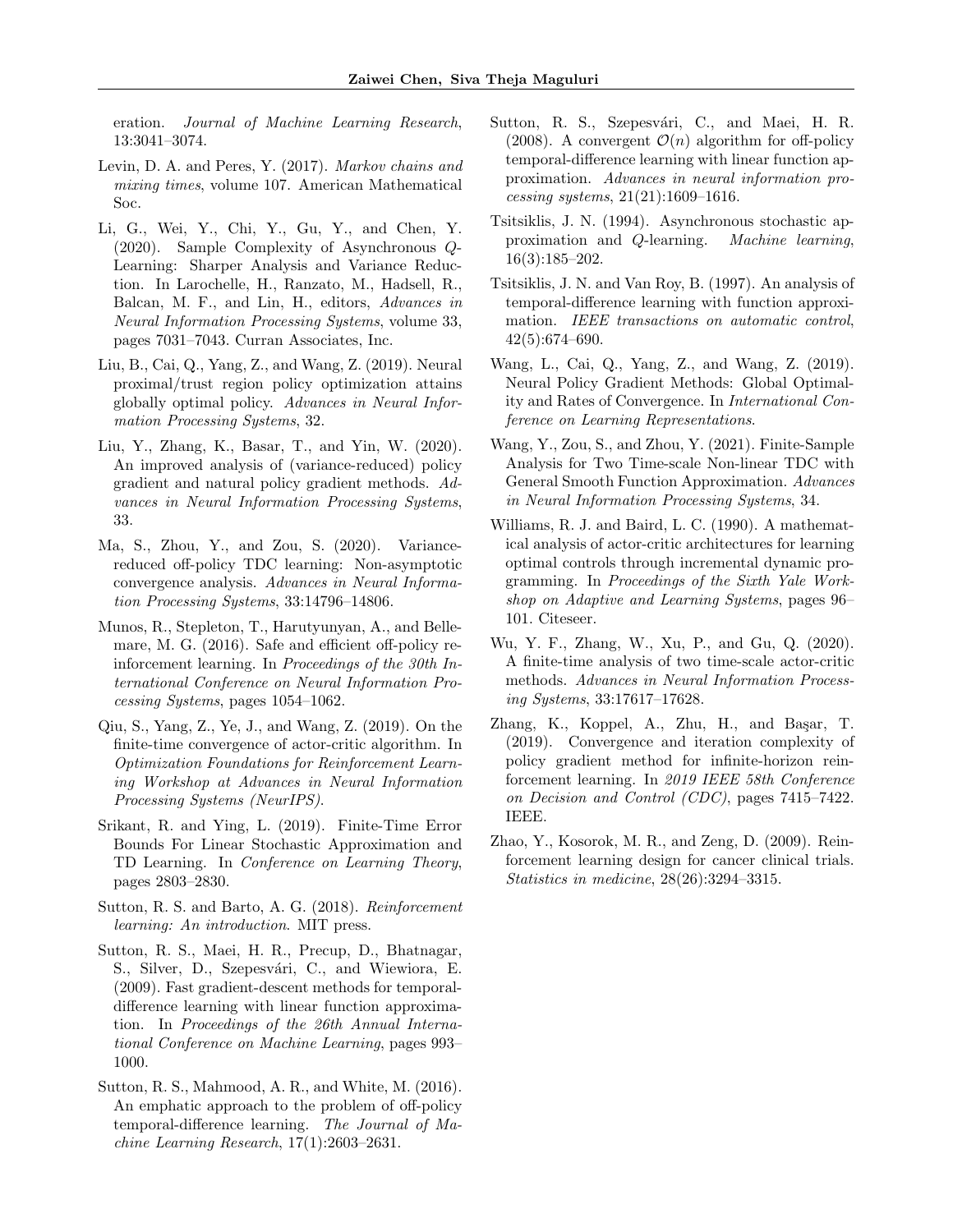# Supplementary Material: Sample Complexity of Policy-Based Methods under Off-Policy Sampling and Linear Function Approximation

## A Proof of All Technical Results in Section [2](#page-1-0)

### A.1 Proof of Lemma [2.1](#page-3-3)

We begin by introducing some notation. Let  $\pi_c$  and  $\pi_\rho$  be two policies defined by

$$
\pi_c(a|s) = \frac{\pi_b(a|s)c(s,a)}{\sum_{a' \in \mathcal{A}} \pi_b(a'|s)c(s,a')}, \quad \text{and} \quad \pi_\rho(a|s) = \frac{\pi_b(a|s)\rho(s,a)}{\sum_{a' \in \mathcal{A}} \pi_b(a'|s)\rho(s,a')}, \ \forall (s,a).
$$

Let  $P_{\pi_c}$  and  $P_{\pi_p}$  be the transition probability matrices of the Markov chain  $\{S_k\}$  induced by the policies  $\pi_c$  and  $\pi_{\rho}$ , respectively. Then, Eq. [\(1\)](#page-2-2) can be compactly written in vector form as

$$
\Phi^{\top}\mathcal{K}_{SA} \sum_{i=0}^{n-1} (\gamma P_{\pi_c} D_c)^i (R + \gamma P_{\pi_\rho} D_\rho \Phi w - \Phi w) = 0,
$$

where  $R \in \mathbb{R}^{|S||\mathcal{A}|}$  is defined by  $R(s, a) = \mathcal{R}(s, a)$  for all  $(s, a)$ . Observe that the above equation is further equivalent to

$$
\Phi(\Phi^{\top}\mathcal{K}_{SA}\Phi)^{-1}\Phi^{\top}\mathcal{K}_{SA}\sum_{i=0}^{n-1}(\gamma P_{\pi_c}D_c)^i(R+\gamma P_{\pi_\rho}D_\rho\Phi w-\Phi w)=0.
$$
\n(13)

To see this, since the matrix  $\Phi$  has full column-rank, and the matrix  $\Phi^{\top}\mathcal{K}_{SA}\Phi$  is positive definite and hence invertible, we have  $x = 0$  if and only if  $\Phi(\Phi^{\top} \mathcal{K}_{SA} \Phi)^{-1} x = 0$ .

To rewrite Eq. [\(13\)](#page-11-0) in the desired form of the generalized PBE [\(2\)](#page-3-0), we use the following three observations.

- (1) The projection operator  $\text{Proj}_{\mathcal{Q}}(\cdot)$  is explicitly given by  $\text{Proj}_{\mathcal{Q}}(\cdot) = \Phi(\Phi^{\top} \mathcal{K}_{SA} \Phi)^{-1} \Phi^{\top} \mathcal{K}_{SA}(\cdot),$
- (2) The operator  $\mathcal{T}_c(\cdot)$  is explicitly given by  $\mathcal{T}_c(\cdot) = \sum_{i=0}^{n-1} (\gamma P_{\pi_c} D_c)^i(\cdot),$
- (3) The operator  $\mathcal{H}_{\rho}(\cdot)$  is explicitly given by  $\mathcal{H}_{\rho}(\cdot) = R + \gamma P_{\pi_{\rho}} D_{\rho}(\cdot)$ .

Therefore, Eq. [\(13\)](#page-11-0) is equivalent to

<span id="page-11-0"></span>
$$
Proj_{\mathcal{Q}}[\mathcal{T}_{c}(\mathcal{H}_{\rho}(\Phi w) - \Phi w)] = 0.
$$
\n(14)

Finally, adding and subtracting  $\Phi w$  on both sides of the previous inequality and we obtain the desired generalized PBE:

$$
\Phi w = \text{Proj}_{\mathcal{Q}}[\mathcal{T}_c(\mathcal{H}_\rho(\Phi w) - \Phi w)] + \Phi w
$$
  
=  $\text{Proj}_{\mathcal{Q}}[\mathcal{T}_c(\mathcal{H}_\rho(\Phi w) - \Phi w) + \Phi w]$   
=  $\text{Proj}_{\mathcal{Q}}\mathcal{B}_{c,\rho}(\Phi w),$ 

where the second equality follows from (1)  $\Phi w \in \mathcal{Q}$  and (2) Proj<sub>Q</sub>(·) is a linear operator.

## A.2 Proof of Lemma [2.2](#page-3-2)

For any  $Q_1, Q_2 \in \mathbb{R}^{|\mathcal{S}||\mathcal{A}|}$ , we have

$$
\|\text{Proj}_{\mathcal{Q}}\mathcal{B}_{c,\rho}(Q_1) - \text{Proj}_{\mathcal{Q}}\mathcal{B}_{c,\rho}(Q_2)\|_{\mathcal{K}_{SA}} \leq \|\mathcal{B}_{c,\rho}(Q_1) - \mathcal{B}_{c,\rho}(Q_2)\|_{\mathcal{K}_{SA}} \leq \|\mathcal{B}_{c,\rho}(Q_1) - \mathcal{B}_{c,\rho}(Q_2)\|_{\infty} \qquad (\|\cdot\|_{\mathcal{K}_{SA}} \leq \|\cdot\|_{\infty})
$$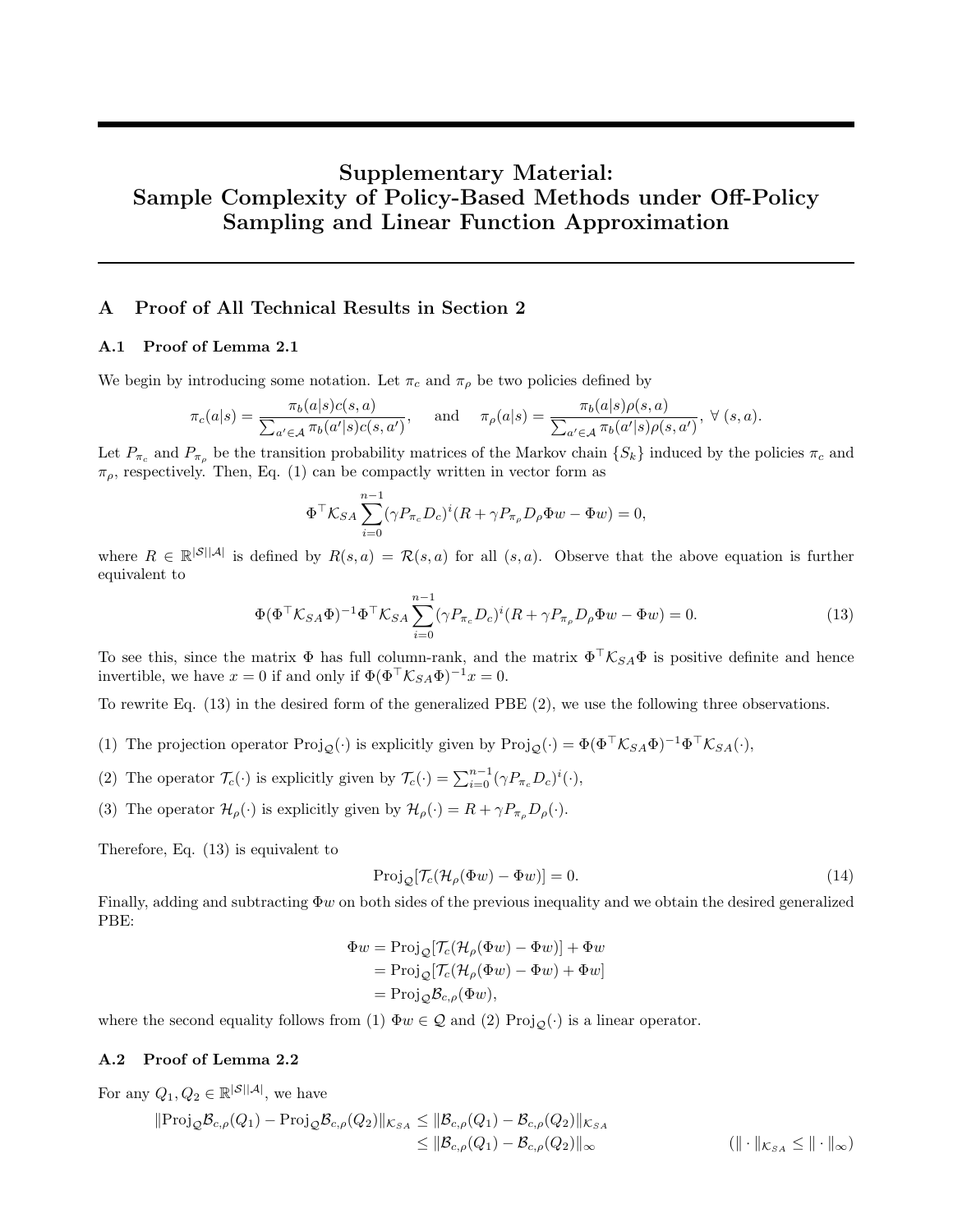$$
\leq \tilde{\gamma}(n) \|Q_1 - Q_2\|_{\infty}
$$
  

$$
\leq \frac{\tilde{\gamma}(n)}{\sqrt{\mathcal{K}_{SA,min}}} \|Q_1 - Q_2\|_{\mathcal{K}_{SA}}, \qquad (\|\cdot\|_{\infty} \leq \frac{1}{\sqrt{\mathcal{K}_{SA,min}}} \|\cdot\|_{\mathcal{K}_{SA}})
$$

where the first inequality follows from Proj<sub>Q</sub> being non-expansive with respect to  $\|\cdot\|_{K_{SA}}$ , and the third inequality follows from  $\mathcal{B}_{c,\rho}(\cdot)$  being a  $\tilde{\gamma}(n)$ -contraction operator with respect to  $\|\cdot\|_{\infty}$  [\(Chen et al.,](#page-9-9) [2021c\)](#page-9-9)<sup>[1](#page-12-0)</sup>.

#### A.3 Proof of Lemma [2.3](#page-4-6)

We first show that under Condition [2.1](#page-3-1) (3), we have  $\lim_{n\to\infty} \tilde{\gamma}(n)/\sqrt{\mathcal{K}_{SA,min}} < 1$ . Using the explicit expression of  $\tilde{\gamma}(n)$ , we have

$$
\lim_{n \to \infty} \frac{\tilde{\gamma}(n)}{\sqrt{\mathcal{K}_{SA,min}}} = \lim_{n \to \infty} \frac{1 - f_n(\gamma D_{c,\min})(1 - \gamma D_{\rho,\max})}{\sqrt{\mathcal{K}_{SA,min}}}
$$
\n
$$
= \lim_{n \to \infty} \frac{1 - \frac{1 - (\gamma D_{c,\min})^n}{1 - \gamma D_{c,\min}} (1 - \gamma D_{\rho,\max})}{\sqrt{\mathcal{K}_{SA,\min}}} \qquad (f_n(x) = \sum_{i=0}^{n-1} x^i \text{ and } \gamma D_{c,\min} < 1)
$$
\n
$$
= \frac{\gamma(D_{\rho,\max} - D_{c,\min})}{(1 - \gamma D_{c,\min})\sqrt{\mathcal{K}_{SA,\min}}} \qquad (f_n(x) = \sum_{i=0}^{n-1} x^i \text{ and } \gamma D_{c,\min} < 1)
$$
\n
$$
< 1. \qquad \text{(Condition 2.1 (3))}
$$

Therefore, when *n* is chosen such that  $\gamma_c = -\frac{\tilde{\gamma}(n)}{\sqrt{n}}$  $\frac{\gamma(n)}{\mathcal{K}_{SA,min}} < 1$ , we have by Lemma [2.2](#page-3-2) that

$$
\|\text{Proj}_{\mathcal{Q}}\mathcal{B}_{c,\rho}(Q_1) - \text{Proj}_{\mathcal{Q}} \leq \gamma_c \|Q_1 - Q_2\|_{\mathcal{K}_{SA}}, \ \forall \ Q_1, Q_2 \in \mathbb{R}^{|\mathcal{S}||\mathcal{A}|}.
$$

It follows that the composed operator Proj<sub>Q</sub> $\mathcal{B}_{c,\rho}(\cdot)$  is a contraction mapping with respect to  $\|\cdot\|_{\mathcal{K}_{SA}}$ , with contraction factor  $\gamma_c$ .

Next consider the difference between  $Q^{\pi}$  and  $\Phi w_{c,\rho}^{\pi}$ . First of all, we have by triangle inequality that

<span id="page-12-2"></span><span id="page-12-1"></span>
$$
\|Q^{\pi} - \Phi w_{c,\rho}^{\pi}\|_{\mathcal{K}_{SA}} = \|Q^{\pi} - Q_{c,\rho}^{\pi} + Q_{c,\rho}^{\pi} - \Phi w_{c,\rho}^{\pi}\|_{\mathcal{K}_{SA}} \le \|Q^{\pi} - Q_{c,\rho}^{\pi}\|_{\mathcal{K}_{SA}} + \|Q_{c,\rho}^{\pi} - \Phi w_{c,\rho}^{\pi}\|_{\mathcal{K}_{SA}}.
$$
\n(15)

We next bound each term on the RHS of the previous inequality. For the first term, it was already established in Proposition 2.1 of [Chen et al.](#page-9-9) [\(2021c\)](#page-9-9) that

$$
||Q^{\pi} - Q_{c,\rho}^{\pi}||_{\mathcal{K}_{SA}} \le ||Q^{\pi} - Q_{c,\rho}^{\pi}||_{\infty} \le \frac{\gamma \max_{s \in \mathcal{S}} \sum_{a \in \mathcal{A}} |\pi(a|s) - \pi_b(a|s)\rho(s,a)|}{(1 - \gamma)(1 - \gamma D_{\rho,\max})}.
$$
(16)

Now consider the second term on the RHS of Eq. [\(15\)](#page-12-1). First note that

$$
\|Q_{c,\rho}^{\pi} - \Phi w_{c,\rho}^{\pi}\|_{K_{SA}}^2 = \|Q_{c,\rho}^{\pi} - \text{Proj}_{\mathcal{Q}} Q_{c,\rho}^{\pi} + \text{Proj}_{\mathcal{Q}} Q_{c,\rho}^{\pi} - \Phi w_{c,\rho}^{\pi}\|_{K_{SA}}^2 \n= \|Q_{c,\rho}^{\pi} - \text{Proj}_{\mathcal{Q}} Q_{c,\rho}^{\pi}\|_{K_{SA}}^2 + \|\text{Proj}_{\mathcal{Q}} Q_{c,\rho}^{\pi} - \Phi w_{c,\rho}^{\pi}\|_{K_{SA}}^2 \n= \|Q_{c,\rho}^{\pi} - \text{Proj}_{\mathcal{Q}} Q_{c,\rho}^{\pi}\|_{K_{SA}}^2 + \|\text{Proj}_{\mathcal{Q}} B_{c,\rho} (Q_{c,\rho}^{\pi}) - \text{Proj}_{\mathcal{Q}} B_{c,\rho} (\Phi w_{c,\rho}^{\pi})\|_{K_{SA}}^2 \n\le \|Q_{c,\rho}^{\pi} - \text{Proj}_{\mathcal{Q}} Q_{c,\rho}^{\pi}\|_{K_{SA}}^2 + \gamma_c^2 \|Q_{c,\rho}^{\pi} - \Phi w_{c,\rho}^{\pi}\|_{K_{SA}}^2,
$$
\n
$$
(*)
$$

where Eq. (\*) follows from the Babylonian–Pythagorean theorem (i.e.,  $Q_{c,\rho}^{\pi}$  – Proj $_{\mathcal{Q}}Q_{c,\rho}^{\pi} \perp \mathcal{Q}$  and Proj $_{\mathcal{Q}}Q_{c,\rho}^{\pi}$  –  $\Phi w_{c,\rho}^{\pi} \in \mathcal{Q}$ . Rearrange the previous inequality and we have

<span id="page-12-3"></span>
$$
||Q_{c,\rho}^{\pi} - \Phi w_{c,\rho}^{\pi}||_{\mathcal{K}_{SA}} \le \frac{1}{\sqrt{1 - \gamma_c^2}} ||Q_{c,\rho}^{\pi} - \text{Proj}_{\mathcal{Q}} Q_{c,\rho}^{\pi}||_{\mathcal{K}_{SA}}.
$$
\n(17)

Substituting Eqs. [\(16\)](#page-12-2) and [\(17\)](#page-12-3) into the RHS of Eq. [\(15\)](#page-12-1) and we finally obtain

$$
||Q^{\pi} - \Phi w_{c,\rho}^{\pi}||_{\mathcal{K}_{SA}} \leq \frac{\gamma \max_{s \in S} \sum_{a \in \mathcal{A}} |\pi(a|s) - \pi_b(a|s)\rho(s,a)|}{(1-\gamma)(1-\gamma D_{\rho,\max})} + \frac{1}{\sqrt{1-\gamma_c^2}} ||Q_{c,\rho}^{\pi} - \text{Proj}_{\mathcal{Q}} Q_{c,\rho}^{\pi}||_{\mathcal{K}_{SA}}.
$$

<span id="page-12-0"></span><sup>1</sup>[Chen et al.](#page-9-9) [\(2021c\)](#page-9-9) works with an asynchronous variant of the generalized Bellman operator, which is shown to be a contraction mapping with respect to  $\|\cdot\|_{\infty}$  with contraction factor  $1-\mathcal{K}_{SA,min}f_n(\gamma D_{c,min})(1-\gamma D_{\rho,\text{max}})$ . In this paper we work with the synchronous generalized Bellman operator  $\mathcal{B}_{c,\rho}(\cdot)$ . In this case, one can easily verify that the corresponding contraction factor can be obtained by simply dropping the factor  $\mathcal{K}_{SA,\text{min}}$ .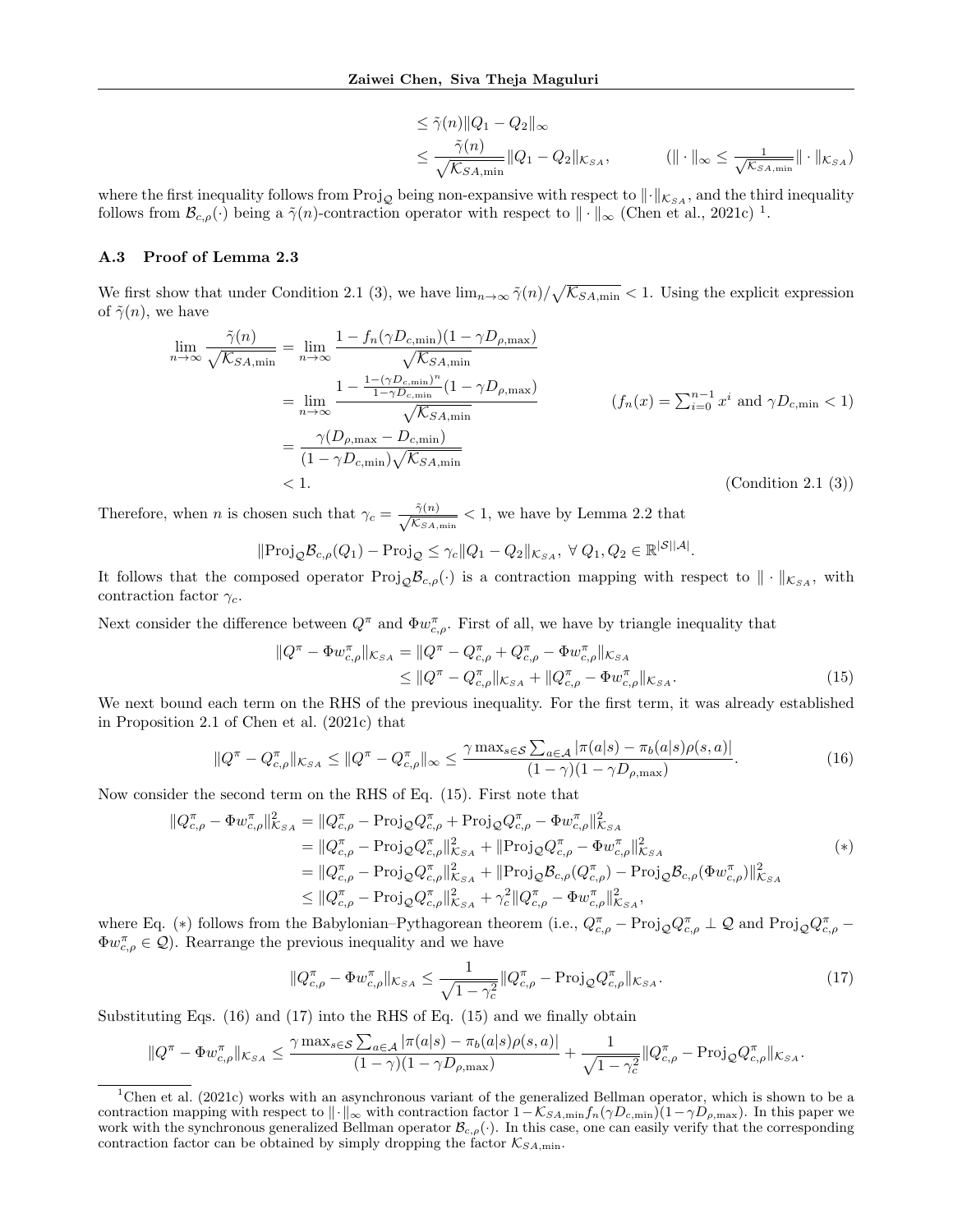#### A.4 Proof of Theorem [2.1](#page-4-5)

The finite-sample bound (i.e., Eq. [\(4\)](#page-4-2)) follows directly from Theorem [4.1.](#page-7-0) To show the performance bound [\(5\)](#page-4-3) on the limit point  $w_{c,\rho}^{\pi}$ , we apply Lemma [2.3](#page-4-6) to the  $\lambda$ -averaged Q-trace algorithm. Note that when  $c(s, a)$  $\rho(s,a) = \lambda(s) \frac{\pi(a|s)}{\pi_b(a|s)} + 1 - \lambda(s)$  for all  $(s,a)$ , we have for any  $s \in \mathcal{S}$  that

$$
\sum_{a \in \mathcal{A}} |\pi(a|s) - \pi_b(a|s)\rho(s,a)| = (1 - \lambda(s)) \sum_{a \in \mathcal{A}} |\pi(a|s) - \pi_b(a|s)| = (1 - \lambda(s)) ||\pi(\cdot|s) - \pi_b(\cdot|s)||_1.
$$

This proves the result.

#### A.5 Proof of Theorem [2.2](#page-4-4)

The finite-sample bound (i.e., Eq. [\(6\)](#page-5-3)) follows directly from Theorem [4.1.](#page-7-0) To show the performance bound [\(7\)](#page-5-1) on the limit point  $w_{c,\rho}^{\pi}$ , we apply Lemma [2.3](#page-4-6) to the two-sided Q-trace algorithm. Note that when  $c(s, a)$  $\rho(s, a) = g_{\ell(s), u(s)}(\pi(a|s)/\pi_b(a|s))$  for all  $(s, a)$ , we have

$$
\sum_{a \in A} |\pi(a|s) - \pi_b(a|s)\rho(s, a)|
$$
\n
$$
= \sum_{a \in A} |(\pi(a|s) - \pi_b(a|s)\ell(s))\mathbb{I}\{\pi(a|s) < \ell(s)\pi_b(a|s)\} + (\pi(a|s) - \pi_b(a|s)u(s))\mathbb{I}\{\pi(a|s) > u(s)\pi_b(a|s)\}|
$$
\n
$$
\leq \sum_{a \in A} |(\pi(a|s) - \pi_b(a|s)\ell(s))\mathbb{I}\{\pi(a|s) < \ell(s)\pi_b(a|s)\}| + \sum_{a \in A} |(\pi(a|s) - \pi_b(a|s)u(s))\mathbb{I}\{\pi(a|s) > u(s)\pi_b(a|s)\}|
$$
\n
$$
= \sum_{a \in A} \max(\pi(a|s) - \pi_b(a|s)u(s), 0) - \min(\pi(a|s) - \pi_b(a|s)\ell(s), 0)
$$
\n
$$
= \sum_{a \in A} (u_{\pi,\pi_b}(s, a) - \ell_{\pi,\pi_b}(s, a)).
$$

This proves the result.

## B Proof of All Technical Results in Section [3](#page-5-0)

#### <span id="page-13-0"></span>B.1 Proof of Theorem [3.1](#page-6-2)

We begin with the result of Proposition [4.2:](#page-8-1)

<span id="page-13-1"></span>
$$
\mathbb{E}[\|Q^* - Q^{\pi_T}\|_{\infty}] \leq \gamma^T \|Q^* - Q^{\pi_0}\|_{\infty} + \underbrace{\frac{2\gamma}{1-\gamma} \sum_{i=0}^{T-1} \gamma^{T-1-i} \mathbb{E}[\|Q^{\pi_i} - \Phi w_i\|_{\infty}]}_{A_2} + \underbrace{\frac{2\gamma}{1-\gamma} \sum_{i=0}^{T-1} \gamma^{T-1-i} \mathbb{E}[\|\mathcal{H}_{\pi_{i+1}}(\Phi w_i) - \mathcal{H}(\Phi w_i)\|_{\infty}]}_{A_3}.
$$
\n(18)

## **B.1.1** The Term  $A_2$

To control the term  $A_2$ , using triangle inequality and we have for any  $0 \le i \le T - 1$ :

$$
\mathbb{E}[\|Q^{\pi_{i}} - \Phi w_{i}\|_{\infty}] \leq \mathbb{E}[\|Q^{\pi_{i}} - \Phi w_{c,\rho}^{\pi_{i}} + \Phi w_{c,\rho}^{\pi_{i}} - \Phi w_{i}\|_{\infty}] \n\leq \mathbb{E}[\|Q^{\pi_{i}} - \Phi w_{c,\rho}^{\pi_{i}}\|_{\infty}] + \mathbb{E}[\|\Phi(w_{c,\rho}^{\pi_{i}} - w_{i})\|_{\infty}] \n\leq \mathbb{E}[\|Q^{\pi_{i}} - \Phi w_{c,\rho}^{\pi_{i}}\|_{\infty}] + \|\Phi\|_{\infty} \mathbb{E}[\|w_{c,\rho}^{\pi_{i}} - w_{i}\|_{\infty}] \n\leq \mathbb{E}[\|Q^{\pi_{i}} - \Phi w_{c,\rho}^{\pi_{i}}\|_{\infty}] + \mathbb{E}[\|w_{c,\rho}^{\pi_{i}} - w_{i}\|_{\infty}] \n\leq \mathbb{E}[\|Q^{\pi_{i}} - \Phi w_{c,\rho}^{\pi_{i}}\|_{\infty}] + \mathbb{E}[\|Q^{\pi_{i}}_{c,\rho} - Q^{\pi_{i}}\|_{\infty}] + \mathbb{E}[\|w_{c,\rho}^{\pi_{i}} - w_{i}\|_{\infty}] \n\leq \mathcal{E}_{\text{approx}} + \frac{\gamma}{(1-\gamma)^{2}} \max_{s \in \mathcal{S}} (1-\lambda(s)) \|\pi_{i}(\cdot|s) - \pi_{b}(\cdot|s)\|_{1} + \mathbb{E}[\|w_{c,\rho}^{\pi_{i}} - w_{i}\|_{\infty}] \quad \text{(Apply Eq. (16))}
$$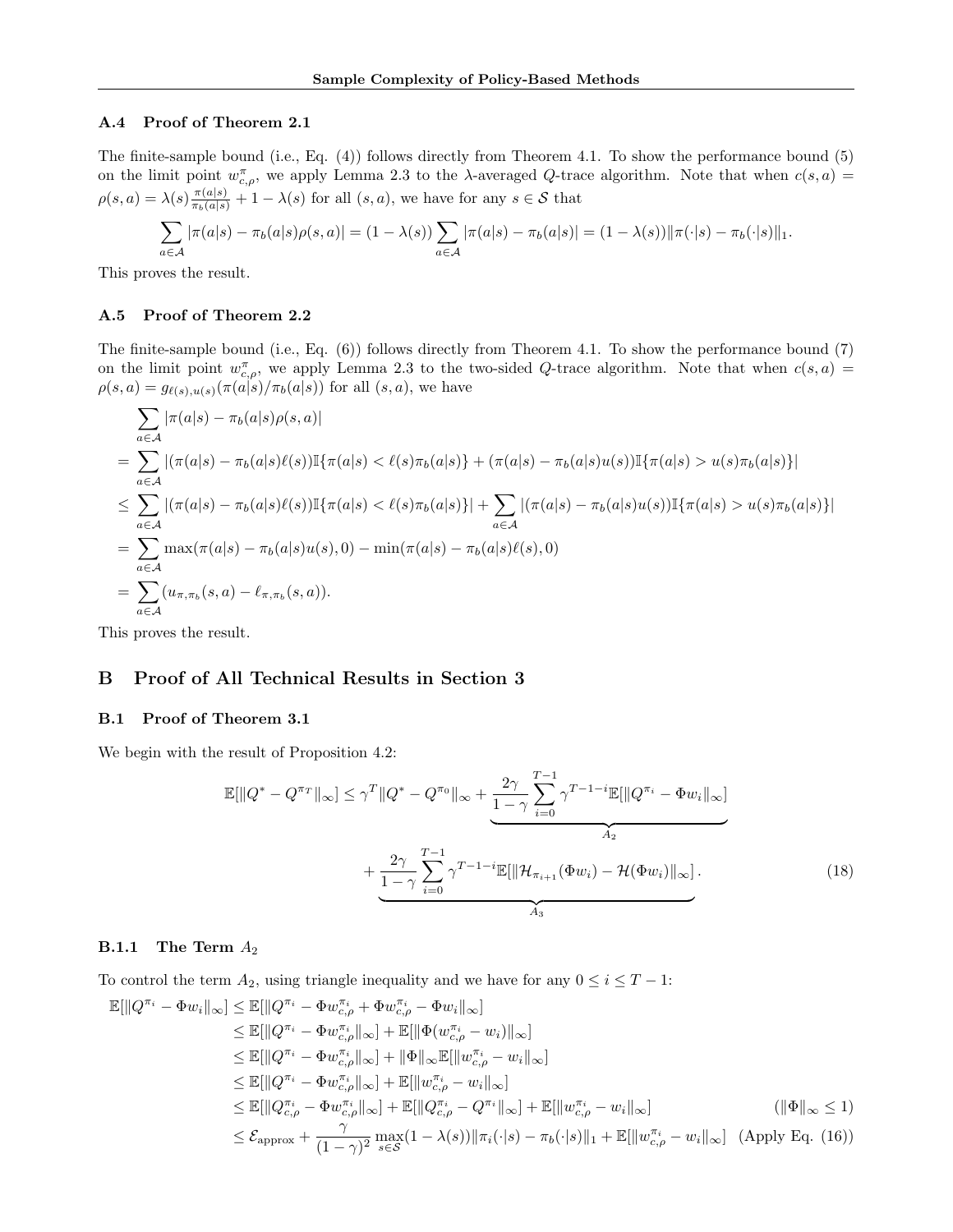$$
\leq \mathcal{E}_{\text{approx}} + \frac{\gamma}{(1-\gamma)^2} \mathcal{E}_{\text{bias}} + \mathbb{E}[\|w_{c,\rho}^{\pi_i} - w_i\|_{\infty}].
$$
\n(19)

It remains to control  $\mathbb{E}[\|w_{c,\rho}^{\pi_i} - w_i\|_{\infty}]$ . For any  $0 \leq i \leq T-1$ , we have by Theorem [2.1](#page-4-5) that

$$
\mathbb{E}[\|w_{c,\rho}^{\pi_i} - w_i\|_{\infty}] \le \mathbb{E}[\|w_{c,\rho}^{\pi_i} - w_i\|_{2}]\n\n\le (\mathbb{E}[\|w_{c,\rho}^{\pi_i} - w_i\|_{2}^{2}])^{1/2}\n\n\le c_{1,i}(1 - (1 - \gamma_c)\lambda_{\min}\alpha)^{\frac{1}{2}[K - (t_{\alpha} + n + 1)]} + c_{2,i}\frac{[\alpha(t_{\alpha} + n + 1)]^{1/2}}{\sqrt{1 - \gamma_c}\sqrt{\lambda_{\min}}},
$$
\n(Jensen's Inequality)

where the last line follows from  $\sqrt{a+b} \leq \sqrt{a}$  + √ b for any  $a, b \geq 0$ , and  $c_{1,i} = ||w_{c,\rho}^{\pi_i}||_2 + 1$  and  $c_{2,i} =$  $11.5L(\|w_{c,\rho}^{\pi_i}\|_2+1)$ . To further control the constants  $c_{1,i}$  and  $c_{2,i}$ , note that we have for any policy  $\pi$  that

<span id="page-14-0"></span>
$$
||w_{c,\rho}^{\pi}||_2 \le \frac{1}{\sqrt{\lambda_{\min}}} ||\Phi w_{c,\rho}^{\pi}||_{\mathcal{K}_{SA}}
$$
  
\n
$$
\le \frac{1}{\sqrt{\lambda_{\min}}} \left( ||Q_{c,\rho}^{\pi}||_{\mathcal{K}_{SA}} + \frac{1}{\sqrt{1 - \gamma_c^2}(1 - \gamma)} \right)
$$
  
\n
$$
\le \frac{1}{\sqrt{\lambda_{\min}}} \left( \frac{1}{1 - \gamma} + \frac{1}{\sqrt{1 - \gamma_c^2}(1 - \gamma)} \right)
$$
  
\n
$$
\le \frac{2}{\sqrt{\lambda_{\min}}(1 - \gamma)\sqrt{1 - \gamma_c}}.
$$
  
\n(Eq. (17))

Therefore we have  $c_{1,i} \leq \frac{3}{\sqrt{\lambda - (1 - \lambda)}}$  $\frac{3}{\lambda_{\min}(1-\gamma)\sqrt{1-\gamma_c}}$  and  $c_{2,i} \leq \frac{35L}{\sqrt{\lambda_{\min}(1-\gamma)}}$  $\frac{35L}{\lambda_{\min}(1-\gamma)\sqrt{1-\gamma_c}}$  for any  $0 \leq i \leq T-1$ . Substituting the upper bound we obtained for  $\mathbb{E}[\|w_{c,\rho}^{\pi_i} - w_i\|_{\infty}]$  into Eq. [\(19\)](#page-14-0) and we have for any  $0 \leq i \leq T-1$ :

$$
\mathbb{E}[\|Q^{\pi_i} - \Phi w_i\|_{\infty}] \leq \mathcal{E}_{\text{approx}} + \frac{\gamma}{(1-\gamma)^2} \mathcal{E}_{\text{bias}} + \frac{3}{\sqrt{\lambda_{\min}} (1-\gamma)\sqrt{1-\gamma_c}} (1 - (1-\gamma_c)\lambda_{\min}\alpha)^{\frac{1}{2}[K - (t_{\alpha} + n + 1)]} + \frac{35L[\alpha(t_{\alpha} + n + 1)]^{1/2}}{(1-\gamma)(1-\gamma_c)\lambda_{\min}}.
$$

Finally, using the previous inequality and we obtain the following bound on the term  $A_2$ :

$$
A_2 = \frac{2\gamma}{1-\gamma} \sum_{i=0}^{T-1} \gamma^{T-1-i} \mathbb{E}[\|Q^{\pi_i} - \Phi w_i\|_{\infty}]
$$
  

$$
\leq \frac{2\gamma \mathcal{E}_{\text{approx}}}{(1-\gamma)^2} + \frac{2\gamma^2 \mathcal{E}_{\text{bias}}}{(1-\gamma)^4} + 6\tilde{c}(1-(1-\gamma_c)\lambda_{\min}\alpha)^{\frac{1}{2}[K-(t_{\alpha}+n+1)]} + \frac{70\tilde{c}L[\alpha(t_{\alpha}+n+1)]^{1/2}}{\sqrt{\lambda_{\min}}\sqrt{1-\gamma_c}},
$$
  
where  $\tilde{c} = \frac{\gamma}{\sqrt{\lambda_{\min}}\sqrt{1-\gamma_c}(1-\gamma)^3}.$ 

#### **B.1.2** The Term  $A_3$

Now consider the term  $A_3$ , whose upper bound depends on which policy update rule we use.

1/ $\beta_1$ -Greedy Update For simplicity of notation, denote  $Q_t = \Phi w_t$ . Then we have for any  $0 \le t \le T-1$  and state-action pair  $(s, a)$  that

$$
0 \leq [\mathcal{H}(Q_t)](s, a) - [\mathcal{H}_{\pi_{t+1}}(Q_t)](s, a)
$$
\n
$$
= \left[ \mathcal{R}(s, a) + \gamma \sum_{s' \in \mathcal{S}} P_a(s, s') Q_t(s', a_{t, s'}) \right]
$$
\n(Recall that  $a_{t, s'} = \arg \max_{a' \in \mathcal{A}} Q_t(s', a'))$   
\n
$$
- \left\{ \mathcal{R}(s, a) + \gamma \sum_{s' \in \mathcal{S}} P_a(s, s') \left[ \left( 1 - \frac{1}{\beta_1(t, s')} + \frac{1}{|\mathcal{A}|\beta_1(t, s')} \right) Q_t(s', a_{t, s'}) + \sum_{a' \neq a_{t, s'}} \frac{1}{|\mathcal{A}|\beta_1(t, s')} Q_t(s', a') \right] \right\}
$$
\n
$$
= \gamma \sum_{s'} P_a(s, s') \left( \left( \frac{1}{\beta_1(t, s')} - \frac{1}{|\mathcal{A}|\beta_1(t, s')} \right) Q_t(s', a_{t, s'}) - \sum_{a' \neq a_{t, s'}} \frac{1}{|\mathcal{A}|\beta_1(t, s')} Q_t(s', a') \right)
$$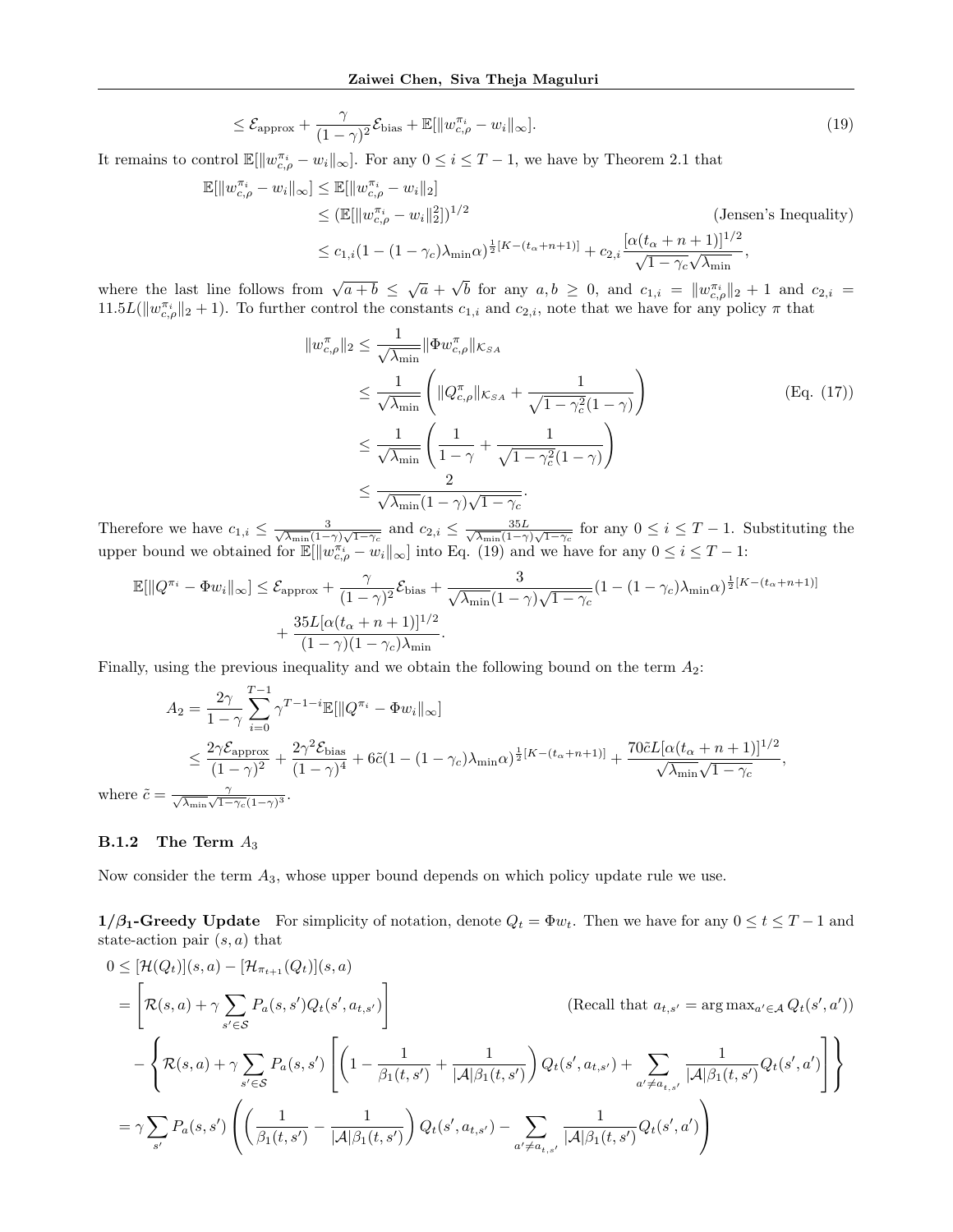$$
\leq \gamma \sum_{s'} P_a(s, s') \frac{2}{\beta_1(t, s')} \max_{a' \in \mathcal{A}} |Q_t(s', a')|
$$
  

$$
\leq \beta,
$$

where the last line follows from  $\beta_1(t,s) \geq \frac{2\gamma}{\beta} \max_{a \in \mathcal{A}} |Q_t(s,a)|$  for all  $s \in \mathcal{S}$  (cf. Condition [3.1\)](#page-6-1). Therefore, we have

$$
A_3 \le \frac{2\gamma}{1-\gamma} \sum_{i=0}^{T-1} \gamma^{T-1-i} \beta \le \frac{2\gamma\beta}{(1-\gamma)^2}.
$$

 $\beta_2$ -Softmax Update The following lemma is needed for us to control the term  $A_3$ .

<span id="page-15-0"></span>**Lemma B.1.** For any  $x \in \mathbb{R}^d$  and  $y \in \Delta^d$  satisfying  $y_i > 0$  for all i, denote  $i_{\max} = \arg \max_{1 \le i \le d} x_i$ , then the following inequality holds for any  $\beta > 0$ :

$$
\max_{1 \le i \le d} x_i - \frac{\sum_{i=1}^d x_i y_i e^{\beta x_i}}{\sum_{j=1}^d y_j e^{\beta x_j}} \le \frac{1}{\beta} \log \left( \frac{1}{y_{i_{\max}}} \right).
$$

*Proof of Lemma [B.1.](#page-15-0)* For any  $\beta > 0$ , consider the function  $h_{\beta}: \mathbb{R}^d \mapsto \mathbb{R}$  defined by

<span id="page-15-2"></span><span id="page-15-1"></span>
$$
h_{\beta}(x) = \frac{1}{\beta} \log \left( \sum_{i=1}^{d} y_i e^{\beta x_i} \right).
$$

Assume without loss of generality that  $i_{\text{max}} = 1$ . Then it is clear that  $h_{\beta}(x) \leq x_1$ . On the other hand, we have

$$
x_1 \le \frac{1}{\beta} \log \left( \sum_{i=1}^d \frac{y_i}{y_1} e^{\beta x_i} \right) = h_\beta(x) + \frac{1}{\beta} \log \left( \frac{1}{y_1} \right). \tag{20}
$$

Since it is well-known that  $h_\beta(x)$  is a convex differentiable function, we have for any  $x \in \mathbb{R}^d$  that  $h_\beta(0) - h_\beta(x) \ge$  $\langle \nabla h_\beta(x), -x \rangle$ , which implies

$$
\langle \nabla h_{\beta}(x), x \rangle = \frac{\sum_{i=1}^{d} x_i y_i e^{\beta x_i}}{\sum_{j=1}^{d} y_j e^{\beta x_j}} \ge h_{\beta}(x) - h_{\beta}(0) = h_{\beta}(x). \tag{21}
$$

Using Eqs. [\(20\)](#page-15-1) and [\(21\)](#page-15-2) and we finally obtain

$$
\max_{1 \le i \le d} x_i - \frac{\sum_{i=1}^d x_i y_i e^{\beta x_i}}{\sum_{j=1}^d y_j e^{\beta x_j}} \le x_1 - h_\beta(x) \le \frac{1}{\beta} \log \left( \frac{1}{y_1} \right).
$$

We now proceed to control the term  $A_3$  when using the  $\beta_2$ -softmax update. For any  $0 \le t \le T-1$  and state-action pair  $(s, a)$ , we have

$$
0 \leq [\mathcal{H}(Q_t)](s, a) - [\mathcal{H}_{\pi_{t+1}}(Q_t)](s, a)
$$
  
\n
$$
= \gamma \sum_{s'} P_a(s, s') \left( \max_{a' \in \mathcal{A}} Q_t(s', a') - \sum_{a' \in \mathcal{A}} \frac{\exp(\beta_2 Q_t(s', a'))}{\sum_{a' \in \mathcal{A}} \exp(\beta_2 Q_t(s', a'')} Q_t(s', a') \right)
$$
  
\n
$$
= \gamma \sum_{s'} P_a(s, s') \left( \max_{a' \in \mathcal{A}} Q_t(s', a') - \sum_{a' \in \mathcal{A}} \frac{\exp(\beta_2 Q_t(s', a')) / |\mathcal{A}|}{\sum_{a'' \in \mathcal{A}} \exp(\beta_2 Q_t(s', a'') / |\mathcal{A}|} Q_t(s', a') \right)
$$
  
\n
$$
\leq \frac{\gamma}{\beta_2} \log(|\mathcal{A}|)
$$
  
\n
$$
\leq \beta,
$$
 (Lemma B.1)

where the last line follows from  $\beta_2 \geq \frac{\gamma}{\beta} \log(|\mathcal{A}|)$ . Therefore, we have

$$
A_3 \le \frac{2\gamma}{1-\gamma} \sum_{i=0}^{T-1} \gamma^{T-1-i} \beta \le \frac{2\gamma\beta}{(1-\gamma)^2}.
$$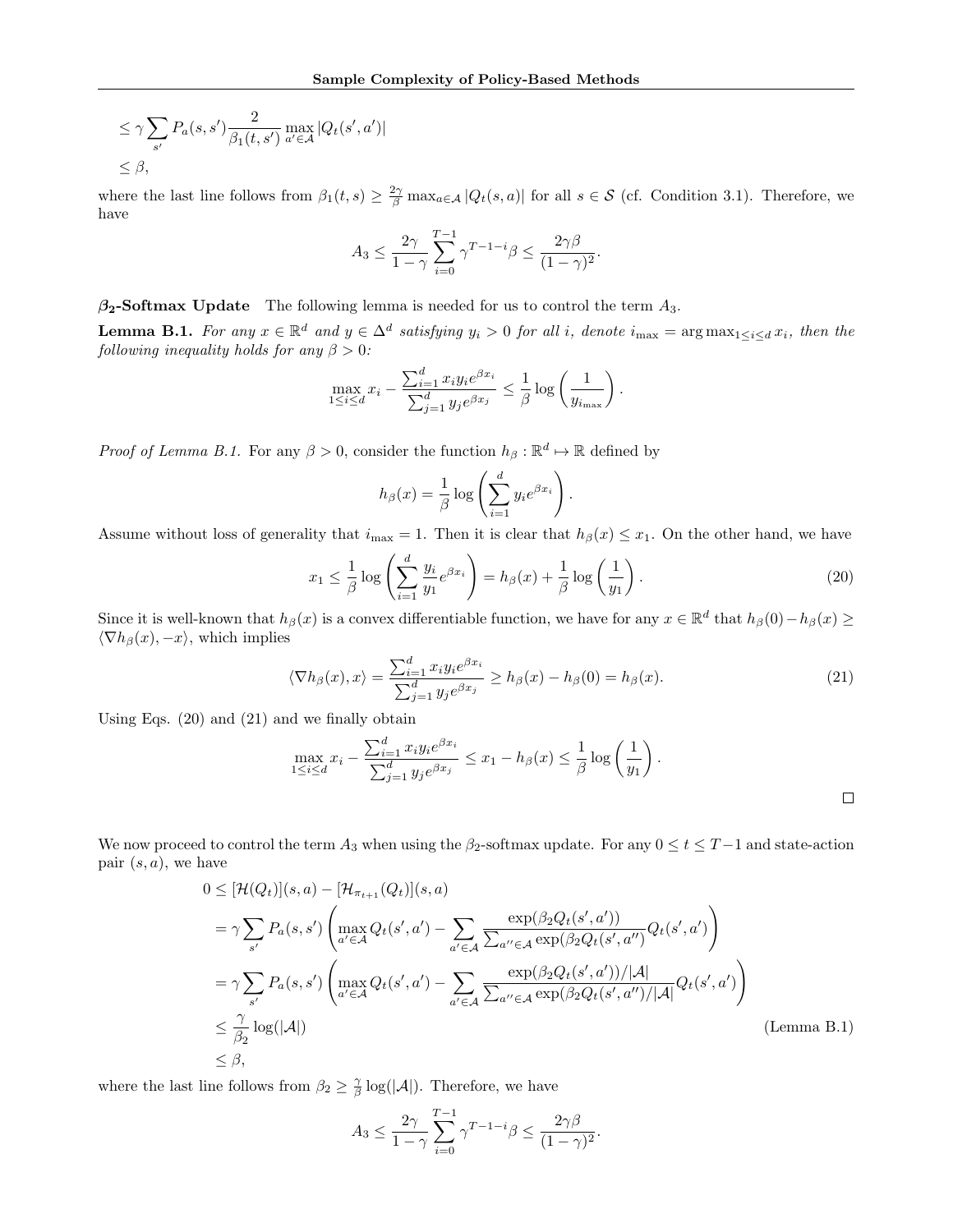$\beta_3$ -NPG Update Recall that  $\beta_3$ -NPG updates the policy according to

$$
\pi_{t+1}(a|s) = \frac{\pi_t(a|s) \exp(\beta_3(t)Q_t(s, a))}{\sum_{a' \in \mathcal{A}} \pi_t(a'|s) \exp(\beta_3(t)Q_t(s, a'))}, \ \forall (s, a).
$$

Therefore, for any  $0 \le t \le T - 1$  and state-action pair  $(s, a)$ , we have

$$
0 \leq [\mathcal{H}(Q_t)](s, a) - [\mathcal{H}_{\pi_{t+1}}(Q_t)](s, a)
$$
  
\n
$$
= \gamma \sum_{s'} P_a(s, s') \left( \max_{a' \in \mathcal{A}} Q_t(s', a') - \sum_{a' \in \mathcal{A}} \frac{\pi_t(a'|s') \exp(\beta_3(t)Q_t(s', a'))}{\sum_{a' \in \mathcal{A}} \pi_t(a''|s') \exp(\beta_3(t)Q_t(s', a'')} Q_t(s', a') \right)
$$
  
\n
$$
\leq \frac{\gamma}{\beta_3(t)} \log \left( \frac{1}{\pi_t(a_{t,s'}|s')} \right)
$$
  
\n
$$
\leq \beta,
$$

where the last line follows from  $\beta_3(t) \geq \frac{\gamma}{\beta} \log(1/\min_{s \in \mathcal{S}} \pi_t(a_{t,s}|s))$ . Therefore, we have

$$
A_3 \le \frac{2\gamma}{1-\gamma} \sum_{i=0}^{T-1} \gamma^{T-1-i} \beta \le \frac{2\gamma\beta}{(1-\gamma)^2}.
$$

### B.2 Putting Together

Using the upper bounds we obtained for the terms  $A_2$  and  $A_3$  in Eq. [\(18\)](#page-13-1) and we have for any  $K \ge t_\alpha + n + 1$ and  $T\geq 0$  that

$$
\mathbb{E}[\|Q^* - Q^{\pi_T}\|_{\infty}] \leq \gamma^T \|Q^* - Q^{\pi_0}\|_{\infty} + \frac{2\gamma \mathcal{E}_{\text{approx}}}{(1-\gamma)^2} + \frac{2\gamma^2 \mathcal{E}_{\text{bias}}}{(1-\gamma)^4} + 6\tilde{c}(1 - (1-\gamma_c)\lambda_{\min}\alpha)^{\frac{1}{2}[K - (t_{\alpha} + n + 1)]} + \frac{70\tilde{c}L[\alpha(t_{\alpha} + n + 1)]^{1/2}}{\sqrt{\lambda_{\min}}\sqrt{1-\gamma_c}} + \frac{2\gamma\beta}{(1-\gamma)^2},
$$
  
where  $\tilde{c} = \frac{\gamma}{\sqrt{\lambda_{\min}}\sqrt{1-\gamma_c}(1-\gamma)^3}.$ 

# C Proof of All Technical Results in Section [4](#page-7-2)

## C.1 Proof of Proposition [4.1](#page-8-0)

(1) (a) We first rewrite the operator  $F(\cdot, \cdot)$  in the following equivalent way. For any  $w \in \mathbb{R}^d$  and  $x =$  $(s_0, a_0, ..., s_n, a_n) \in \mathcal{X}$ , we have

$$
F(w, x) = \phi(s_0, a_0) \sum_{i=0}^{n-1} \gamma^i \prod_{j=1}^i c(s_j, a_j) (\mathcal{R}(s_i, a_i) + \gamma \rho(s_{i+1}, a_{i+1}) \phi(s_{i+1}, a_{i+1})^\top w - \phi(s_i, a_i)^\top w)
$$
  
\n
$$
= \phi(s_0, a_0) \sum_{i=0}^{n-1} \gamma^i \prod_{j=1}^i c(s_j, a_j) \mathcal{R}(s_i, a_i) - \phi(s_0, a_0) \sum_{i=0}^{n-1} \gamma^i \prod_{j=1}^i c(s_j, a_j) \phi(s_i, a_i)^\top w
$$
  
\n
$$
+ \phi(s_0, a_0) \sum_{i=0}^{n-1} \gamma^{i+1} \prod_{j=1}^i c(s_j, a_j) \rho(s_{i+1}, a_{i+1}) \phi(s_{i+1}, a_{i+1})^\top w
$$
  
\n
$$
= \phi(s_0, a_0) \sum_{i=0}^{n-1} \gamma^i \prod_{j=1}^i c(s_j, a_j) \mathcal{R}(s_i, a_i) - \phi(s_0, a_0) \sum_{i=0}^{n-1} \gamma^i \prod_{j=1}^i c(s_j, a_j) \phi(s_i, a_i)^\top w
$$
  
\n
$$
+ \phi(s_0, a_0) \sum_{i=1}^n \gamma^i \prod_{j=1}^{i-1} c(s_j, a_j) \rho(s_i, a_i) \phi(s_i, a_i)^\top w
$$
  
\n
$$
= \phi(s_0, a_0) \sum_{i=0}^{n-1} \gamma^i \prod_{j=1}^i c(s_j, a_j) \mathcal{R}(s_i, a_i) - \phi(s_0, a_0) \phi(s_0, a_0)^\top w
$$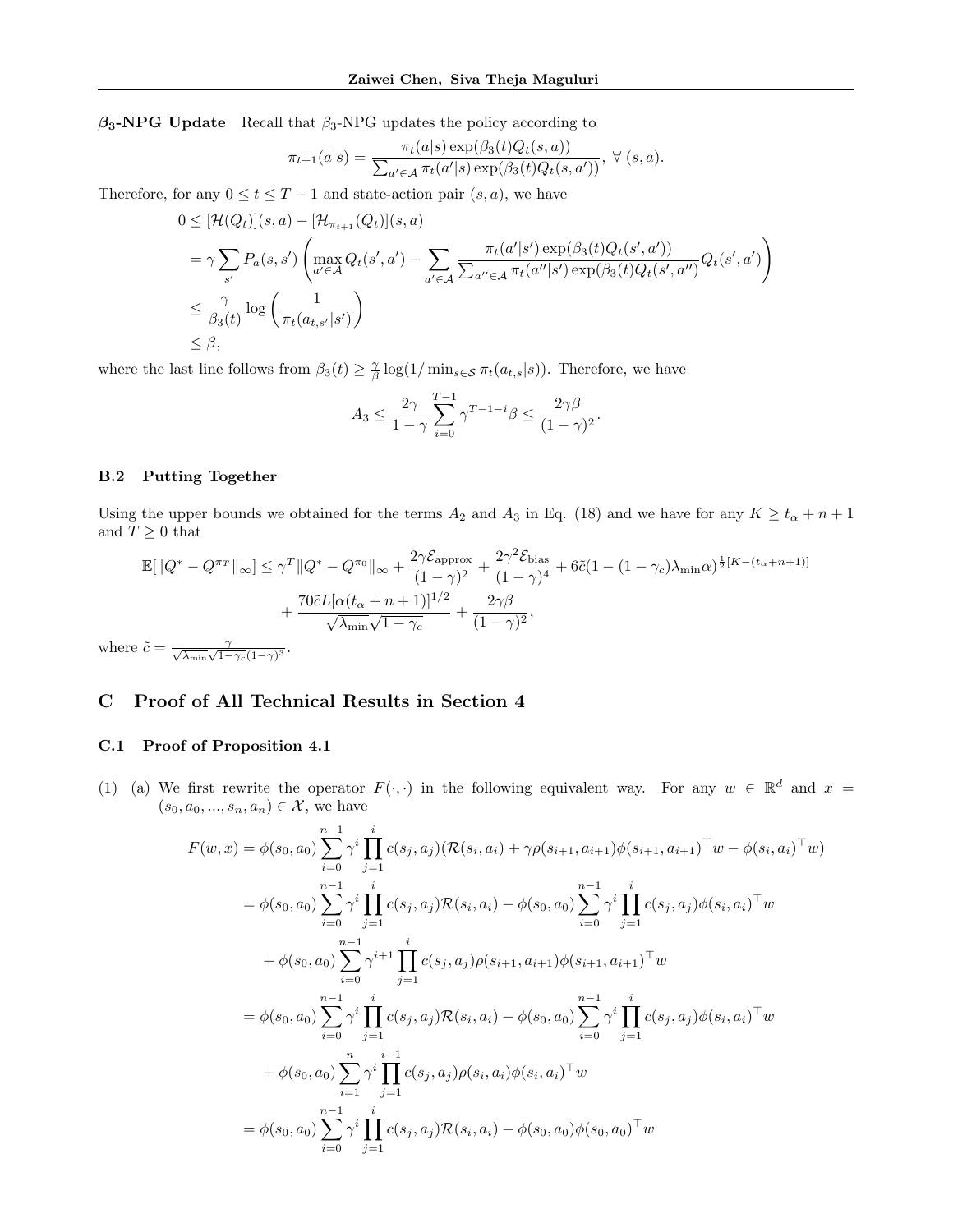+ 
$$
\phi(s_0, a_0) \sum_{i=1}^{n-1} \gamma^i \prod_{j=1}^{i-1} c(s_j, a_j) (\rho(s_i, a_i) - c(s_i, a_i)) \phi(s_i, a_i)^\top w
$$
  
+  $\phi(s_0, a_0) \gamma^n \prod_{j=1}^{n-1} c(s_j, a_j) \rho(s_n, a_n) \phi(s_n, a_n)^\top w$ .

We now proceed and show the Lipschitz property. For any  $w_1, w_2 \in \mathbb{R}^d$  and  $x = (s_0, a_0, ..., s_n, a_n) \in \mathcal{X}$ , using the fact that  $\|\phi(s, a)\|_2 \le \|\phi(s, a)\|_1 \le \|\Phi\|_{\infty} \le 1$ , we have

$$
||F(w_1, x) - F(w_2, x)||_2
$$
  
\n
$$
\leq ||\phi(s_0, a_0)\phi(s_0, a_0)^\top (w_1 - w_2)||_2
$$
  
\n
$$
+ \left\| \phi(s_0, a_0) \sum_{i=1}^{n-1} \gamma^i \prod_{j=1}^{i-1} c(s_j, a_j) (\rho(s_i, a_i) - c(s_i, a_i)) \phi(s_i, a_i)^\top (w_1 - w_2) \right\|_2
$$
  
\n
$$
+ \left\| \phi(s_0, a_0)\gamma^n \prod_{j=1}^{n-1} c(s_j, a_j) \rho(s_n, a_n) \phi(s_n, a_n)^\top (w_1 - w_2) \right\|_2
$$
  
\n
$$
\leq ||w_1 - w_2||_2 + \sum_{i=1}^{n-1} \gamma^i c_{\text{max}}^{i-1} \max_{s, a} |\rho(s, a) - c(s, a)| ||w_1 - w_2||_2 + \gamma^n c_{\text{max}}^{n-1} \rho_{\text{max}} ||w_1 - w_2||_2
$$
  
\n
$$
= \left(1 + \gamma \max_{s, a} |\rho(s, a) - c(s, a)| \frac{1 - (\gamma c_{\text{max}})^{n-1}}{1 - \gamma c_{\text{max}}} + \gamma^n c_{\text{max}}^{n-1} \rho_{\text{max}}\right) ||w_1 - w_2||_2
$$
  
\n
$$
\leq \begin{cases} (1 + (\gamma \rho_{\text{max}})^n) ||w_1 - w_2||_2, & c(\cdot, \cdot) = \rho(\cdot, \cdot) \\ (1 + \gamma \rho_{\text{max}}) f_n(\gamma c_{\text{max}}) ||w_1 - w_2||_2, & c(\cdot, \cdot) \neq \rho(\cdot, \cdot). \end{cases}
$$

(b) For any  $x = (s_0, a_0, ..., s_n, a_n) \in \mathcal{X}$ , we have

$$
||F(w, \mathbf{0})||_2 = \left\| \phi(s_0, a_0) \sum_{i=0}^{n-1} \gamma^i \prod_{j=1}^i c(s_j, a_j) \mathcal{R}(s_i, a_i) \right\|_2 \le \sum_{i=0}^{n-1} \gamma^i c_{\text{max}}^i \le f_n(\gamma c_{\text{max}}).
$$

(2) It is clear that the stationary distribution  $\nu$  of the Markov chain  $\{X_k\}$  is given by

$$
\nu(s_0, a_0, ..., s_n, a_n) = \mu(s_0) \left( \prod_{i=0}^{n-1} \pi_b(a_i | s_i) P_{a_i}(s_i, s_{i+1}) \right) \pi_b(a_n | s_n), \quad \forall (s_0, a_0, ..., s_n, a_n) \in \mathcal{X}.
$$

Moreover, for any  $x = (s_0, a_0, ..., s_n, a_n) \in \mathcal{X}$ , we have for any  $k \geq 0$  that

$$
\|P_{\pi_b}^{k+n+1}(x,\cdot) - \nu(\cdot)\|_{\text{TV}}
$$
\n
$$
= \frac{1}{2} \sum_{s'_0, a'_0, \dots, s'_n, a'_n} \left| \sum_s P_{a_n}(s_n, s) P_{\pi_b}^k(s, s'_0) - \mu(s'_0) \right| \left[ \prod_{i=0}^{n-1} \pi_b(a'_i \mid s'_i) P_{a'_i}(s'_i, s'_{i+1}) \right] \pi_b(a'_n \mid s'_n)
$$
\n
$$
= \frac{1}{2} \sum_{s'_0} \left| \sum_s P_{a_n}(s_n, s) P_{\pi_b}^k(s, s'_0) - \mu(s'_0) \right|
$$
\n
$$
\leq \frac{1}{2} \sum_s P_{a_n}(s_n, s) \sum_{s'_0} |P_{\pi_b}^k(s, s'_0) - \mu(s'_0)|
$$
\n
$$
\leq \max_{s \in S} \|P_{\pi_b}^k(s, \cdot) - \mu(\cdot)\|_{\text{TV}}
$$
\n
$$
\leq C\sigma^k.
$$

Therefore, we have  $\max_{x \in \mathcal{X}} ||P_{\pi_b}^{k+n+1}(x, \cdot) - \nu(\cdot)||_{TV} \leq C\sigma^k$  for all  $k \geq 0$ .

(3) Using the fact that  $\mathcal{B}_{c,\rho}(\cdot)$  is a linear operator [\(Chen et al.,](#page-9-9) [2021c\)](#page-9-9), we have for any  $w \in \mathbb{R}^d$  that  $(w - w_{c,\rho}^{\pi})^{\top} \bar{F}(w)$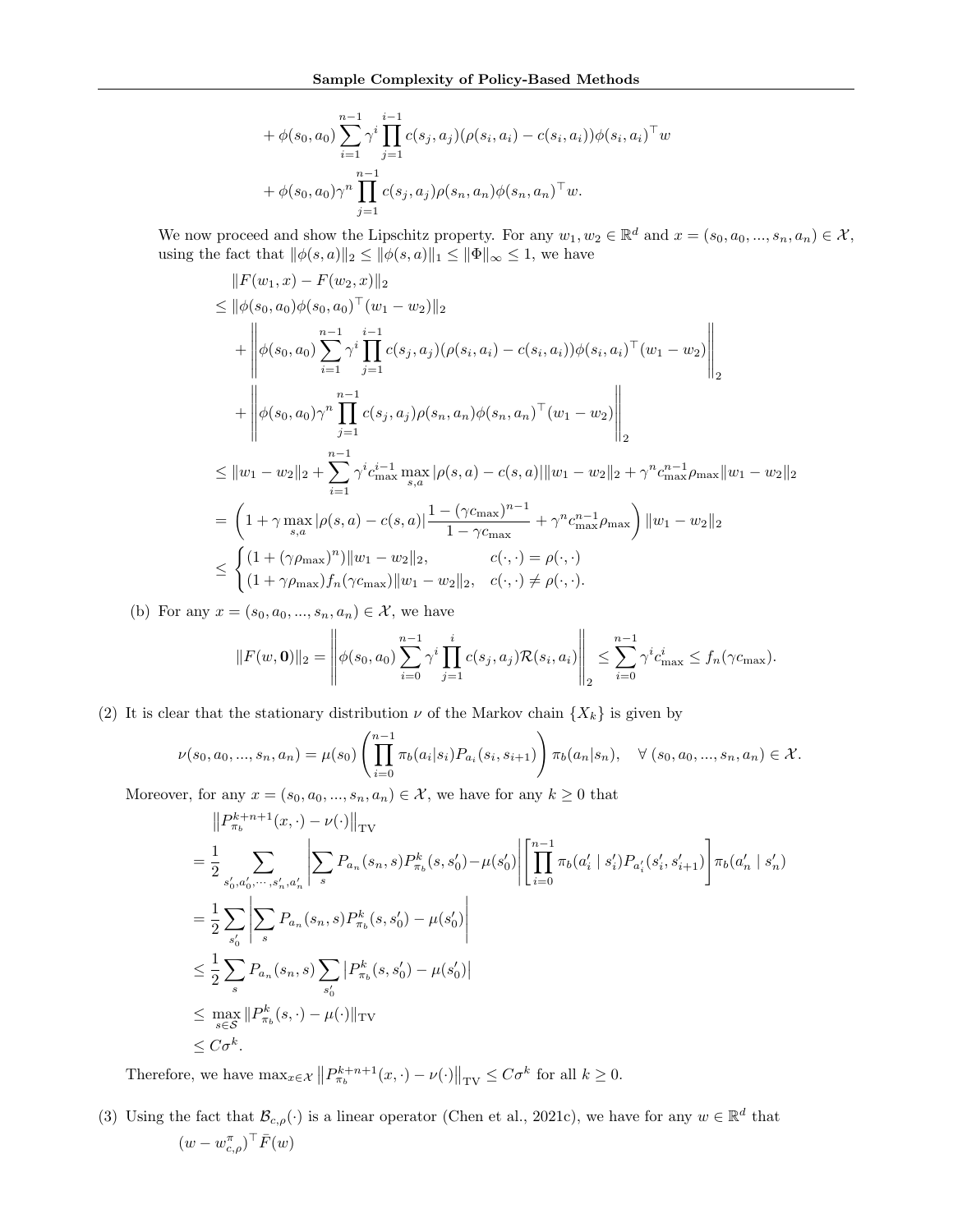$$
= (w - w_{c,\rho}^{\pi})^{\top} \Phi^{\top} \mathcal{K}_{SA} (\mathcal{B}_{c,\rho}(\Phi w) - \Phi w)
$$
  
\n
$$
= (w - w_{c,\rho}^{\pi})^{\top} \Phi^{\top} \mathcal{K}_{SA} (\mathcal{B}_{c,\rho}(\Phi w) - \mathcal{B}_{c,\rho}(\Phi w_{c,\rho}^{\pi})) - (w - w_{c,\rho}^{\pi})^{\top} \Phi^{\top} \mathcal{K}_{SA} \Phi(w - w_{c,\rho}^{\pi}))
$$
  
\n
$$
= (w - w_{c,\rho}^{\pi})^{\top} \Phi^{\top} \mathcal{K}_{SA} \Phi (\Phi^{\top} \mathcal{K}_{SA} \Phi)^{-1} \Phi^{\top} \mathcal{K}_{SA} \mathcal{B}_{c,\rho} (\Phi(w - w_{c,\rho}^{\pi})) - (w - w_{c,\rho}^{\pi})^{\top} \Phi^{\top} \mathcal{K}_{SA} \Phi(w - w_{c,\rho}^{\pi}))
$$
  
\n
$$
= (w - w_{c,\rho}^{\pi})^{\top} \Phi^{\top} \mathcal{K}_{SA} \Phi (\Phi^{\top} \mathcal{K}_{SA} \Phi)^{-1} \Phi^{\top} \mathcal{K}_{SA} \mathcal{B}_{c,\rho} (\Phi(w - w_{c,\rho}^{\pi})) - (w - w_{c,\rho}^{\pi})^{\top} \Phi^{\top} \mathcal{K}_{SA} \Phi(w - w_{c,\rho}^{\pi}))
$$
  
\n
$$
\leq ||\Phi(w - w_{c,\rho}^{\pi})||_{\mathcal{K}_{SA}} ||\Phi(\Phi^{\top} \mathcal{K}_{SA} \Phi)^{-1} \Phi^{\top} \mathcal{K}_{SA} \mathcal{B}_{c,\rho} (\Phi(w - w_{c,\rho}^{\pi})) ||_{\mathcal{K}_{SA}} - ||\Phi(w - w_{c,\rho}^{\pi})||_{\mathcal{K}_{SA}}
$$
  
\n
$$
= ||\Phi(w - w_{c,\rho}^{\pi})||_{\mathcal{K}_{SA}} ||\text{Proj}_{\mathcal{L}_{SA}} \Phi(w - w_{c,\rho}^{\pi})||_{\mathcal{K}_{SA}} - ||\Phi(w - w_{c,\rho}^{\pi})||_{\mathcal{K}_{SA}}
$$
  
\n
$$
\leq \gamma_c ||\Phi(w - w_{c,\rho}^{\pi})||_{\mathcal{K}_{SA}} ||\Phi(w
$$

#### C.2 Proof of Lemma [4.1](#page-8-3)

For simplicity of notation, denote  $\delta_t = \max_{s,a}(Q^{\pi_t}(s,a) - Q^{\pi_{t+1}}(s,a))$ . Then we have by definition of  $\delta_t$  that  $Q^{\pi_{t+1}} \geq Q^{\pi_t} - \delta_t \mathbf{1}$ . Using the monotonicity of the Bellman operator [\(Bertsekas and Tsitsiklis,](#page-9-21) [1996,](#page-9-21) Lemma 2.1) and Lemma 2.2) and we have

$$
Q^{\pi_{t+1}} = \mathcal{H}_{\pi_{t+1}}(Q^{\pi_{t+1}}) \geq \mathcal{H}_{\pi_{t+1}}(Q^{\pi_t} - \delta_t \mathbf{1}) = \mathcal{H}_{\pi_{t+1}}(Q^{\pi_t}) - \gamma \delta_t \mathbf{1}.
$$

It follows that

$$
Q^{\pi_t} - Q^{\pi_{t+1}} \n\leq Q^{\pi_t} - \mathcal{H}_{\pi_{t+1}}(Q^{\pi_t}) + \gamma \delta_t \mathbf{1} \n= Q^{\pi_t} - \mathcal{H}_{\pi_{t+1}}(Q^{\pi_t}) + \mathcal{H}_{\pi_{t+1}}(Q_t) - \mathcal{H}_{\pi_{t+1}}(Q_t) + \mathcal{H}(Q_t) - \mathcal{H}(Q_t) + \gamma \delta_t \mathbf{1} \n\leq \mathcal{H}_{\pi_t}(Q^{\pi_t}) - \mathcal{H}_{\pi_t}(Q_t) - \mathcal{H}_{\pi_{t+1}}(Q^{\pi_t}) + \mathcal{H}_{\pi_{t+1}}(Q_t) - \mathcal{H}_{\pi_{t+1}}(Q_t) + \mathcal{H}(Q_t) + \gamma \delta_t \mathbf{1} \n\leq 2\gamma \|Q^{\pi_t} - Q_t\|_{\infty} \mathbf{1} + \|\mathcal{H}_{\pi_{t+1}}(Q_t) - \mathcal{H}(Q_t)\|_{\infty} \mathbf{1} + \gamma \delta_t \mathbf{1}.
$$

Therefore, we have

$$
\delta_t \leq 2\gamma \|Q^{\pi_t} - Q_t\|_{\infty} + \|\mathcal{H}_{\pi_{t+1}}(Q_t) - \mathcal{H}(Q_t)\|_{\infty} + \gamma \delta_t,
$$

which implies

<span id="page-18-0"></span>
$$
\delta_t \leq \frac{2\gamma \|Q^{\pi_t} - Q_t\|_{\infty} + \|\mathcal{H}_{\pi_{t+1}}(Q_t) - \mathcal{H}(Q_t)\|_{\infty}}{1 - \gamma}.
$$

## C.3 Proof of Lemma [4.2](#page-8-2)

For simplicity of notation, denote  $\zeta_t = \max_{s,a}(Q^*(s,a) - Q^{\pi_t}(s,a)) = ||Q^* - Q^{\pi_t}||_{\infty}$ . Then we have by definition of  $\zeta_t$  that  $Q^{\pi_t} \geq Q^* - \zeta_t \mathbf{1}$ . Using the monotonicity of the Bellman operator and we have

$$
Q^{\pi_{t+1}} = \mathcal{H}_{\pi_{t+1}}(Q^{\pi_{t+1}})
$$
  
\n
$$
\geq \mathcal{H}_{\pi_{t+1}}(Q^{\pi_{t}} - \max_{s,a}(Q^{\pi_{t}}(s,a) - Q^{\pi_{t+1}}(s,a))\mathbf{1})
$$
  
\n
$$
= \mathcal{H}_{\pi_{t+1}}(Q^{\pi_{t}}) - \gamma \max_{s,a}(Q^{\pi_{t}}(s,a) - Q^{\pi_{t+1}}(s,a))\mathbf{1}
$$
  
\n
$$
\geq \mathcal{H}_{\pi_{t+1}}(Q^{\pi_{t}}) - \frac{2\gamma^{2}||Q^{\pi_{t}} - Q_{t}||_{\infty} + \gamma ||\mathcal{H}_{\pi_{t+1}}(Q_{t}) - \mathcal{H}(Q_{t})||_{\infty}}{1 - \gamma} \mathbf{1},
$$
\n(22)

where the last line follows from Lemma [4.1.](#page-8-3) We next control  $\mathcal{H}_{\pi_{t+1}}(Q^{\pi_t})$  from below in the following. Again by monotonicity of the Bellman operator we have

$$
\mathcal{H}_{\pi_{t+1}}(Q^{\pi_t}) \geq \mathcal{H}_{\pi_{t+1}}(Q_t - ||Q_t - Q^{\pi_t}||_{\infty} \mathbf{1})
$$
  
\n=  $\mathcal{H}_{\pi_{t+1}}(Q_t) - \gamma ||Q_t - Q^{\pi_t}||_{\infty} \mathbf{1}$   
\n=  $\mathcal{H}_{\pi_{t+1}}(Q_t) - \mathcal{H}(Q_t) + \mathcal{H}(Q_t) - \gamma ||Q_t - Q^{\pi_t}||_{\infty} \mathbf{1}$   
\n $\geq \mathcal{H}_{\pi_{t+1}}(Q_t) - \mathcal{H}(Q_t) + \mathcal{H}(Q^{\pi_t} - ||Q_t - Q^{\pi_t}||_{\infty} \mathbf{1}) - \gamma ||Q_t - Q^{\pi_t}||_{\infty} \mathbf{1}$   
\n=  $\mathcal{H}_{\pi_{t+1}}(Q_t) - \mathcal{H}(Q_t) + \mathcal{H}(Q^{\pi_t}) - 2\gamma ||Q_t - Q^{\pi_t}||_{\infty} \mathbf{1}$